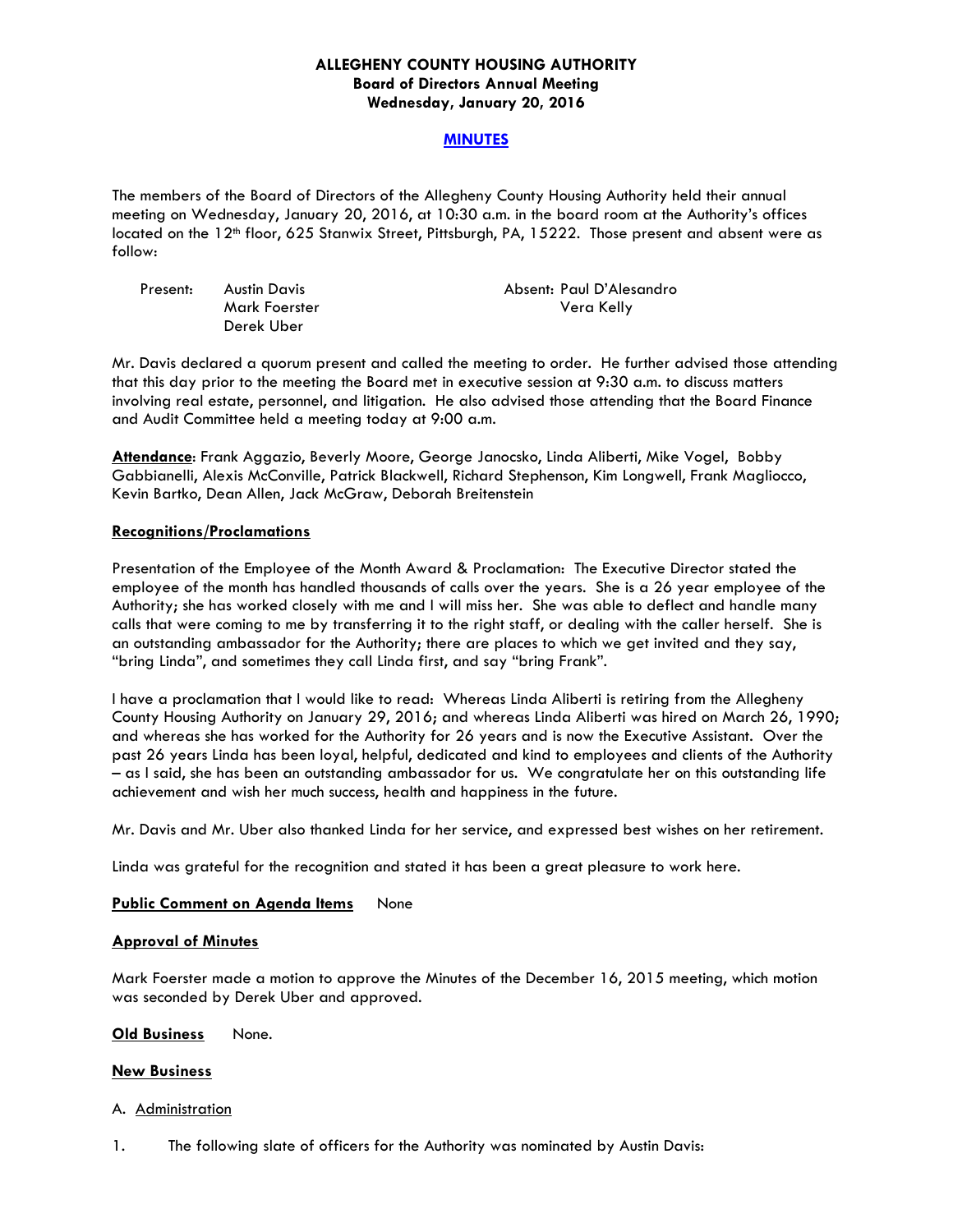Chair – Mark Foerster Vice Chair – Austin Davis Secretary – Paul D'Alesandro Treasurer – Derek Uber Assistant Secretary/Treasurer – Vera Kelly

Derek Uber seconded the slate as presented, and the motion was unanimously carried.

Thereafter, Mark Foerster chaired the meeting.

- 2. Motion by Austin Davis, second by Derek Uber, approving renewal of the flood insurance policies with the National Flood Insurance Program through American Bankers, in the total amount of \$57,443, for the term  $02/26/15 - 02/26/17$  for coverage on various buildings at Uansa Village, Hays Manor, Negley Gardens, Rachel Carson Hall and Golden Tower. Motion carried.
- B. Development
- 1. Motion by Austin Davis, second by Derek Uber, awarding Amendment 2 to Contract ACHA-1518, A/E Services for Exterior and Interior Improvements at Wilmerding Apartments Phase 2, in the amount of \$188,663.16 to LGA Partners. Motion carried.

Jack McGraw stated that we had procured this firm a couple of years ago to deal with the exterior problems with the building. We are now ready for Phase 2 on the interior, and this reflects the budget they are provided for the work.

#### C. HMO

1. The following **Resolution #16-01** was introduced by the Chair, read in full and considered:

#### **RESOLUTION #16-01 AUTHORIZING TRANSFER OF UNCOLLECTIBLE TENANT ACCOUNTS**

 *BE IT RESOLVED that the Board of Directors of the Allegheny County Housing Authority hereby approve transfer of uncollectible tenant accounts in the amount of \$6,665.47 and for referral for further action, if warranted.* 

Derek Uber moved that the foregoing Resolution be adopted as introduced and read, which was seconded by Austin Davis and upon roll call the 'Ayes' and 'Nays' were as follows:

| AYES: | Mark Foerster | NAYS: | None |
|-------|---------------|-------|------|
|       | Austin Davis  |       |      |
|       | Derek Uber    |       |      |

The Chair thereupon declared said Resolution carried and adopted.

- D. Finance
- 1. Motion by Derek Uber, second by Austin Davis, approving and ratifying renewal of the property management agreements with Glenshaw Gardens, Inc. for management of the Forest Glen townhomes, and the apartments at St. Brendan's. Motion carried.

Richard Stephenson stated that Glenshaw Gardens in a for-profit management company owned by the Authority. The unit cost at St. Brendan's is \$48 per unit cost, and Forest Glen is \$50 per unit cost. Mr. Uber wanted to know the length of the renewal. Mr. Stephenson replied that we actually have some other property management contracts with Glenshaw that automatically renew from year to year. These renewals will now renew from year to year unless terminated by either party.

**Comment on General Items None.**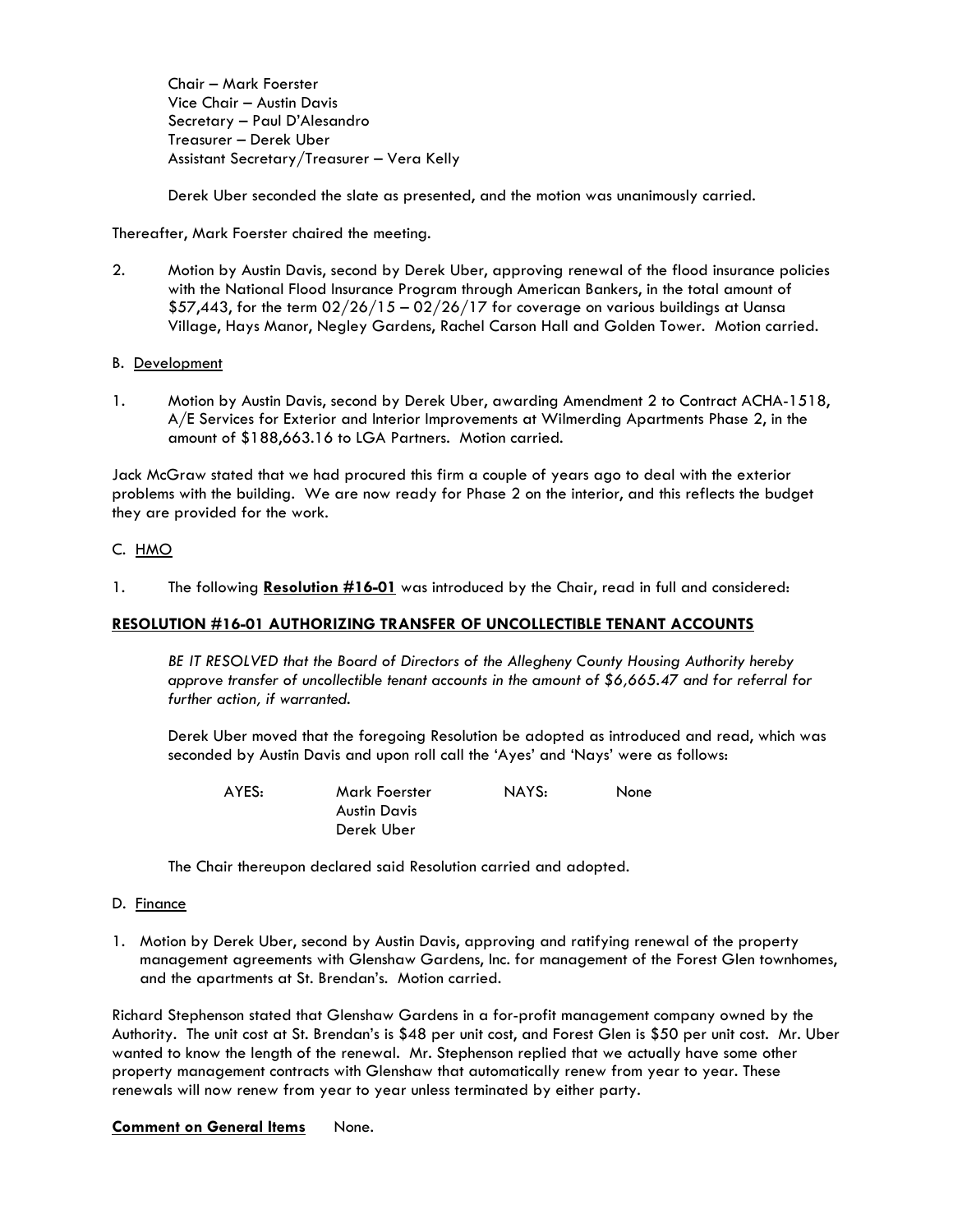# **Adjournment**

There being no further business to conduct, Austin Davis made a motion to adjourn the meeting; the motion was seconded by Derek Uber and unanimously approved.

The meeting ended at approximately 10:55 a.m.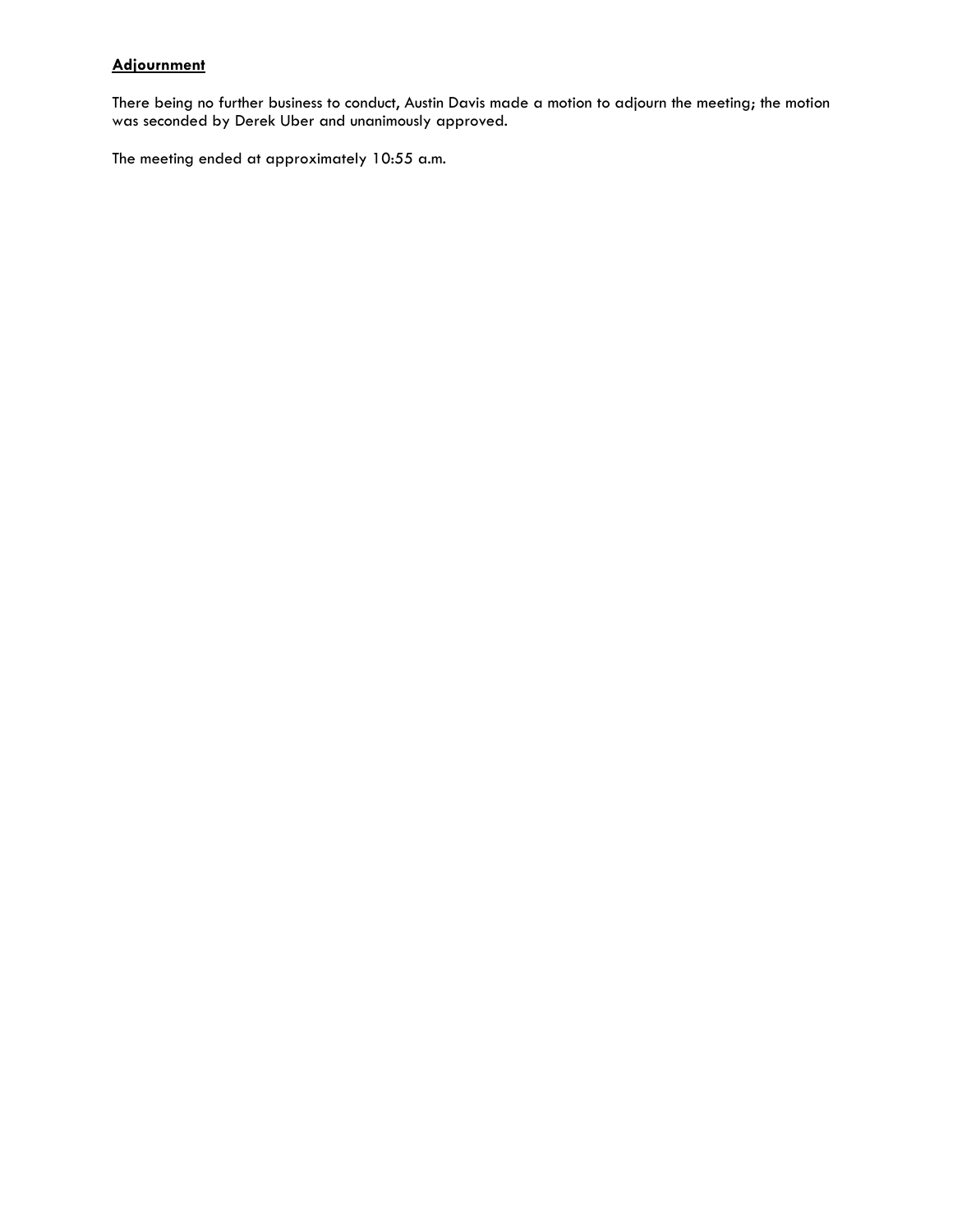## **ALLEGHENY COUNTY HOUSING AUTHORITY Board of Directors Meeting Wednesday, February 17, 2016**

### **MINUTES**

The members of the Board of Directors of the Allegheny County Housing Authority held a regular meeting on Wednesday, February 17, 2016, at 10:30 a.m. in the board room at the Authority's offices located on the 12th floor, 625 Stanwix Street, Pittsburgh, PA, 15222. Those present and absent were as follow:

| Present: | Austin Davis  | Absent: Paul D'Alesandro |
|----------|---------------|--------------------------|
|          | Mark Foerster | Vera Kelly               |
|          | Derek Uber    |                          |

Mr. Foerster declared a quorum present and called the meeting to order. Mr. Davis advised those attending that this day prior to the meeting the Board met in executive session at 9:30 a.m. to discuss matters involving real estate, personnel, and litigation. He also advised those attending that the Board Finance and Audit Committee held a meeting today at 9:00 a.m.

Let the Minutes show that on February 2, 2016, the Allegheny County Council reappointed Derek Uber to serve as a member of the Board of Directors of the Allegheny County Housing Authority for a term to expire on December 31, 2020.

**Attendance**: Frank Aggazio, Beverly Moore, George Janocsko, Deborah Breitenstein, Pat Blackwell, Kim Longwell, Bobby Gabbianelli, Cindy Faulkner, Roy Banner, Mike Vogel, Ed Mogus, Paul Reiber, Alexis McConville, Jack McGraw, Kevin Bartko, James Bulls, Rich Fitzgerald

#### **Recognitions/Proclamations**

Employee of the Month: The Executive Director stated, consistently, the Housing Choice Voucher Program Department has been a HUD High Performer. This year they received every possible point that an agency could receive on the evaluation by HUD – 102. I want to present the Employee of the Month Award to Kim Longwell, Bobby Gabbianelli, and their staff for achieving HUD High Performer.

Mr. Foerster commended the HCVP Department; he stated that often you don't get enough attention for the good work you do, and on behalf of the Board, we thank you for your efforts and your incredible work.

Recognition: Mr. Aggazio then went on to say that it is not often that the Authority recognizes resident councils, but this year, we noticed a remarkable performance by the Hays Manor Resident Council. They ran a very successful Community Day, they are partnering with our Resident Services Department, as well as with our Public Safety Department and Chief Mike Vogel, to work together to make the community better. I'd like to present this award – Resident Council of the Year – to the Hays Manor Resident Council. Mr. Davis also thanked the Resident Council for their work in bettering their community.

### **Public Comment**

Chairman Mark Foerster then stated that we are honored to have County Executive Rich Fitzgerald here to make a few comments to us. Mr. Fitzgerald stated that he wanted to come in and publically thank us for the work we do. This Board has worked very well together; I really appreciate the outreach you do in the communities. I also want to thank our awardees today. We try to improve peoples' lives and the communities they live in, and what you do - Frank and his team and the Board – I didn't want you to think that your work is unnoticed at the Exective's Office. Thank you and keep up the good work. I know we are doing it with less resources than we've had in the past. That is outside of our influence and control – decisions made in Washington and Harrisburg – but we make do with what we have. And the partnerships we have with local communities, local governments, mayors, councils of the various boroughs that we operate in, is really important. Keep up the good work and again thank you – we really appreciate your efforts.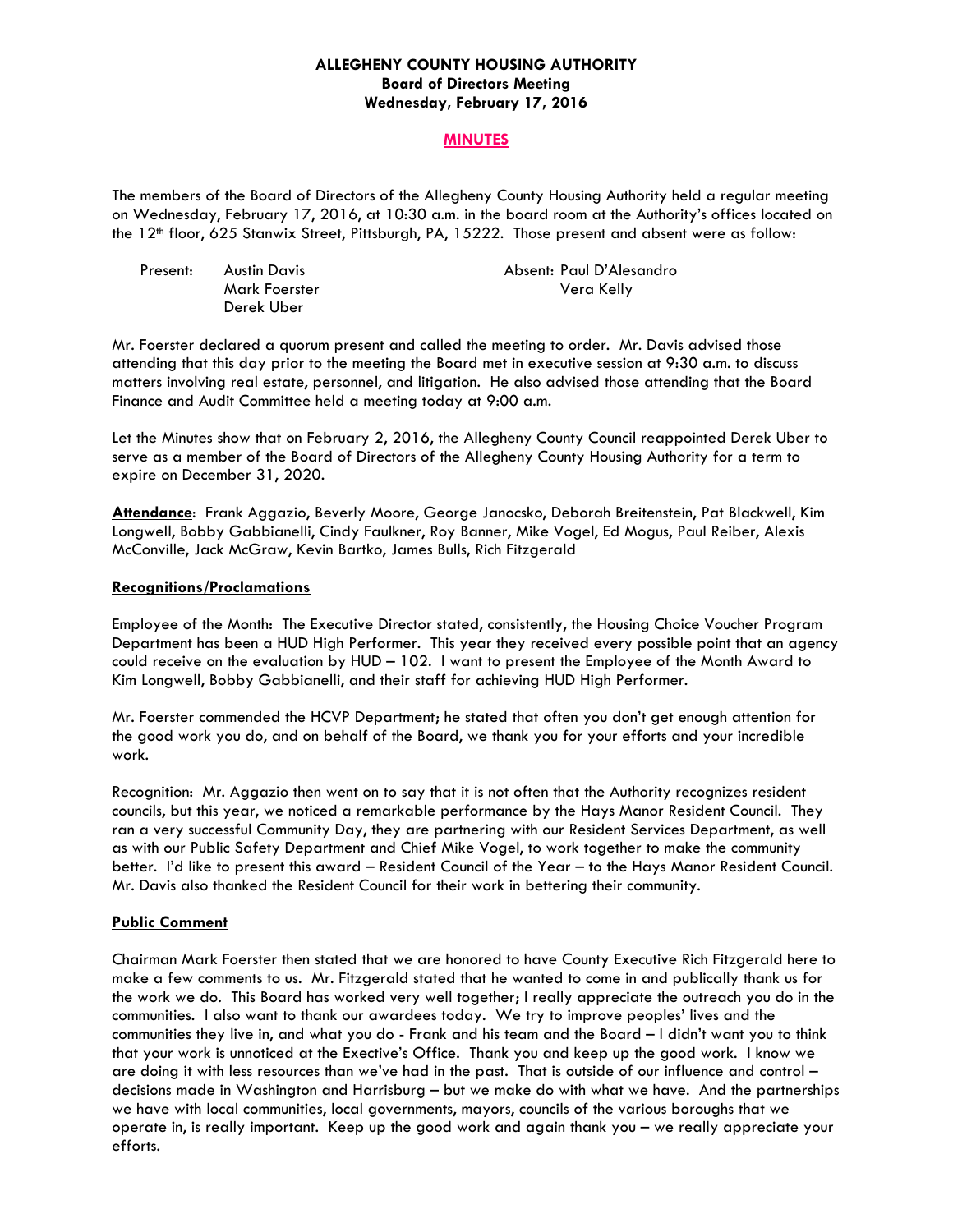The Board and Mr. Aggazio thank Mr. Fitzgerald for his recognition.

#### **Approval of Minutes**

Austin Davis made a motion to approve the Minutes of the January 20, 2016 Board of Directors meeting; the motion was seconded by Derek Uber and unanimously approved.

**Old Business** None.

#### **New Business**

- A. Development
- 1. The **following Resolution #16-02** was introduced by the Chair, read in full and considered:

### **RESOLUTION #16-02 APPROVING RESUBMISSION OF A LIHTC APPLICATION**

 *BE IT RESOLVED that the Board of Directors of the Allegheny County Housing Authority hereby approve the resubmission of a low-income housing tax credit application with development partners, Green Development and Oxford Development, for a 60 unit senior development in Mt. Lebanon, PA, financed through the use of the low-income housing tax credit program by the Pennsylvania Housing Finance Agency.* 

Derek Uber moved that the foregoing Resolution be adopted as introduced and read, which was seconded by Austin Davis and upon roll call the 'Ayes' and 'Nays' were as follows:

| AYES: | Mark Foerster | NAYS: | None |
|-------|---------------|-------|------|
|       | Austin Davis  |       |      |
|       | Derek Uber    |       |      |

The Chair thereupon declared said Resolution carried and adopted.

Jack McGraw stated that we were not awarded tax credits last year. We are going back in again this year for an award and that is why we have requested this approval.

#### B. Finance

- 1. Motion by Austin Davis, second by Derek Uber, approving the opening of the following bank accounts with PNC Bank for Orchard Park I:
	- Operating account
	- Replacement Reserve account
	- Security Deposit account
	- Motion carried.

### C. HMO

1. The following **Resolution #16-03** was introduced by the Chair, read in full and considered:

### **RESOLUTION #16-03 AUTHORIZING TRANSFER OF UNCOLLECTIBLE TENANT ACCOUNTS**

 *BE IT RESOLVED that the Board of Directors of the Allegheny County Housing Authority hereby approve transfer of uncollectible tenant accounts in the amount of \$15,964.01 and for referral for further action, if warranted.* 

Austin Davis moved that the foregoing Resolution be adopted as introduced and read, which was seconded by Derek Uber and upon roll call the 'Ayes' and 'Nays' were as follows:

| AYES: | Mark Foerster | NAYS: | None |
|-------|---------------|-------|------|
|       | Austin Davis  |       |      |
|       | Derek Uber    |       |      |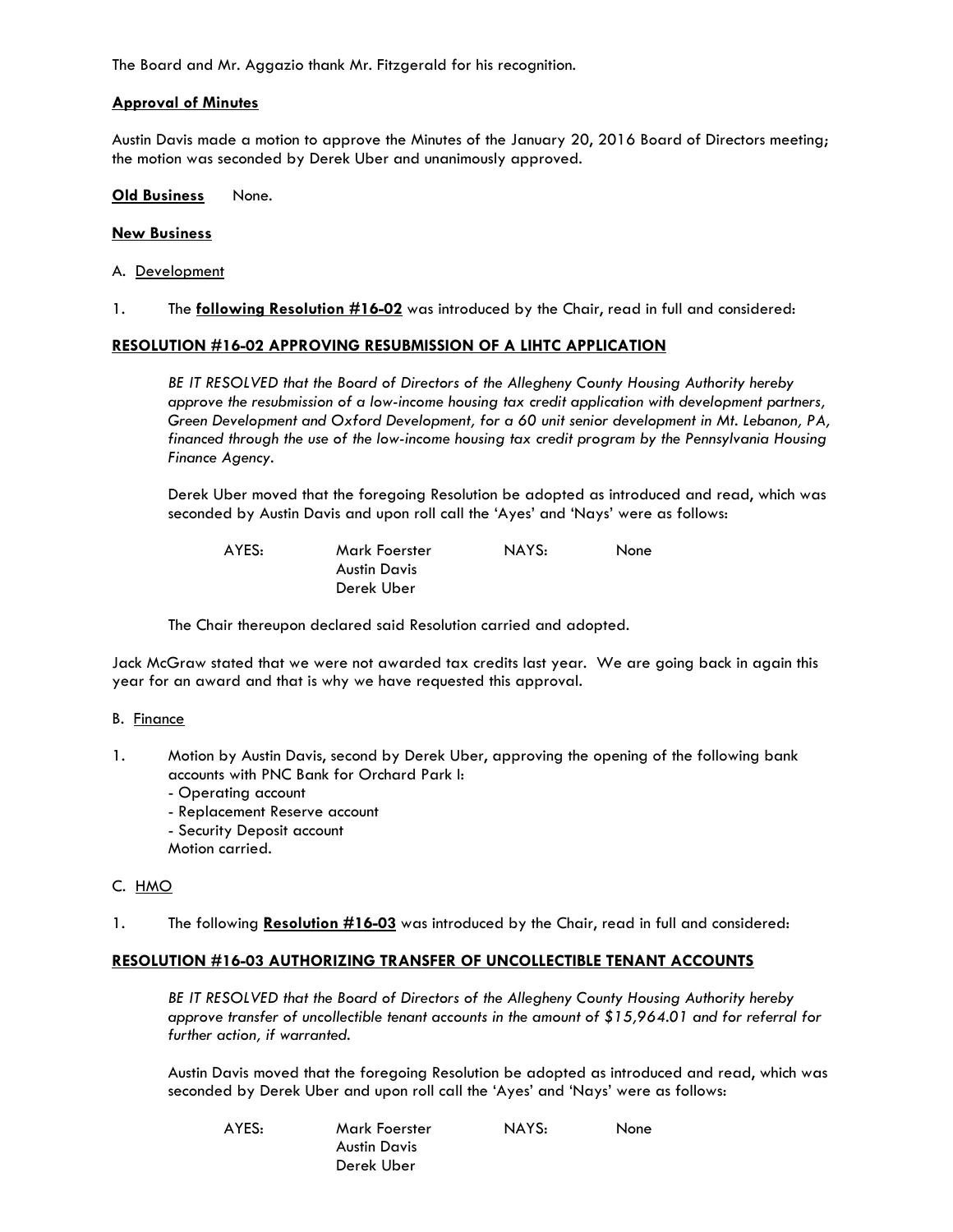The Chair thereupon declared said Resolution carried and adopted.

#### D. Procurement

1. Motion by Austin Davis, second by Derek Uber, approving piggyback of the Fayette County Housing Authority indefinite quantities contract with the law firm Cohen & Grigsby, P.C., for professional legal services, for an initial term ending  $7/31/18$ , with two 1-year options to extend; total expenditures not to exceed \$100,000 per year. (ACHA-1552; PB-16-001) Motion carried.

The Executive Director stated that at some of our tax credit sites, the partnerships are dissolving and in order to get control and ownership back, this law firm will be able to help us. Also, you never know when you need special outside legal help; the hourly rates are 20% lower than we had in the past. I think its good to have them under contract. Mr. Davis asked if we have any other contracts, other than with the County Law Department. Mr. Aggazio replied no.

#### **Comment on General Items**

Mr. Uber thanked Mr. Aggazio and the staff for quickly pulling together a batch of information for him that he requested for when he went before County Council for his reappointment to the Board.

### **Adjournment**

There being no further business to discuss, Austin Davis made a motion to adjourn the meeting; the motion was seconded by Derek Uber and unanimously approved.

The meeting ended at approximately 10:50 a.m.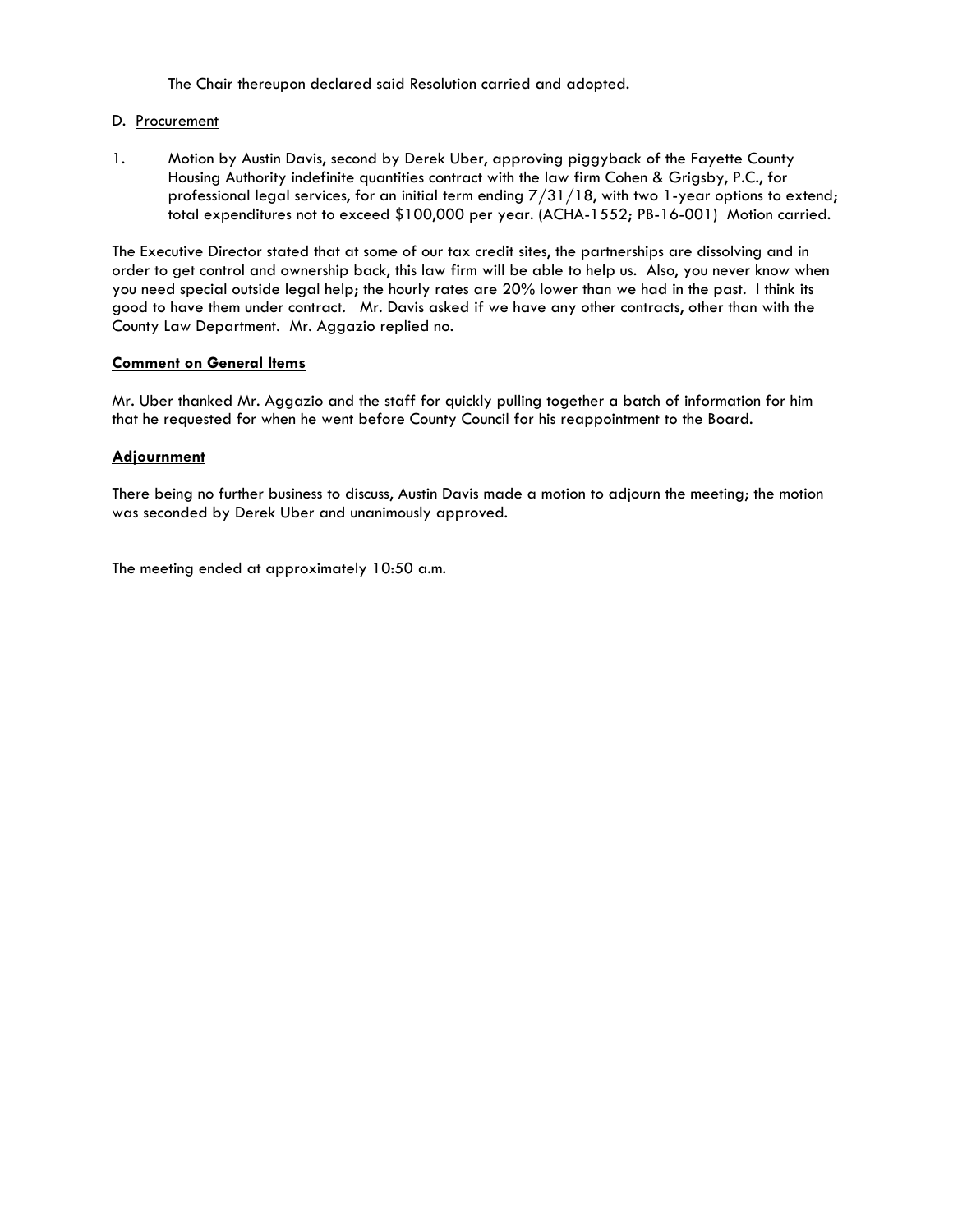## **ALLEGHENY COUNTY HOUSING AUTHORITY Board of Directors Meeting Wednesday, March 16, 2016**

### **MINUTES**

The members of the Board of Directors of the Allegheny County Housing Authority held a regular meeting on Wednesday, March 16, 2016, at 10:30 a.m. in the board room at the Authority's offices located on the 12th floor, 625 Stanwix Street, Pittsburgh, PA, 15222. Those present and absent were as follow:

| Present: | Austin Davis  | Absent: Paul D'Alesandro |
|----------|---------------|--------------------------|
|          | Mark Foerster | Vera Kelly               |
|          | Derek Uber    |                          |

Mr. Foerster declared a quorum present, called the meeting to order, and advised those attending that this day prior to the meeting the Board met in executive session at 9:30 a.m. to discuss matters involving real estate, personnel, and litigation. He also advised those attending that the Board Finance and Audit Committee held a meeting today at 9:30 a.m.

**Attendance**: Frank Aggazio, Beverly Moore, George Janocsko, Deborah Breitenstein, Bobby Gabbianelli, Kevin Bartko, Mike Vogel, Pat Blackwell, Kim Longwell, Frank Magliocco, Jack McGraw, Alexis McConville, Dean Allen, James Bulls, Nicole Knapp, Rich Stephenson, Paul Reiber

#### **Recognitions/Proclamations**

Employee of the Month: The Executive Director stated that as a public agency, we are very interested in good customer service and recently, we used a secret shopper who went around to various departments and locations to test and measure what kind of customer service deliver both at Central Office and out in the field. Our employee of the month received the highest score of various categories, and that employee is Nicole Knapp. Ms. Knapp is the property manager at Groveton, Carnegie, and the scattered sites. Ms. Knapp thanked Mr. Aggazio and the Board for the recognition.

#### **Public Comment** None.

#### **Approval of Minutes**

Austin Davis made a motion to approve the Minutes of the February 17, 2016 Board of Directors meeting; the motion was seconded by Derek Uber and unanimously approved.

#### **Old Business** None.

## **New Business**

1. The following **Resolution #16-04** was introduced by the Chair, read in full and considered:

### **RESOLUTION #16-04 ADOPTING REVISIONS TO THE ADMISSIONS AND CONTINUIED OCCUPANCY POLICY CONCERNING FLAT RENTS**

 *BE IT RESOLVED that the Board of Directors of the Allegheny County Housing Authority hereby adopts the following revision to section 13.4 of the current Admissions and Continued Occupancy Policy ("ACOP") to comply with HUD regulations found at 24 CFR §960.253 and Notice PIH-2015- 15 (HA):* 

### *13.4 THE FLAT RENT*

### *A. Establishment of Flat Rents*

 The Allegheny County Housing Authority shall annually set a flat rent for each public housing unit. In accordance with 24 CFR §960.253 and Notice PIH 2015-13 (HA), at minimum, flat rents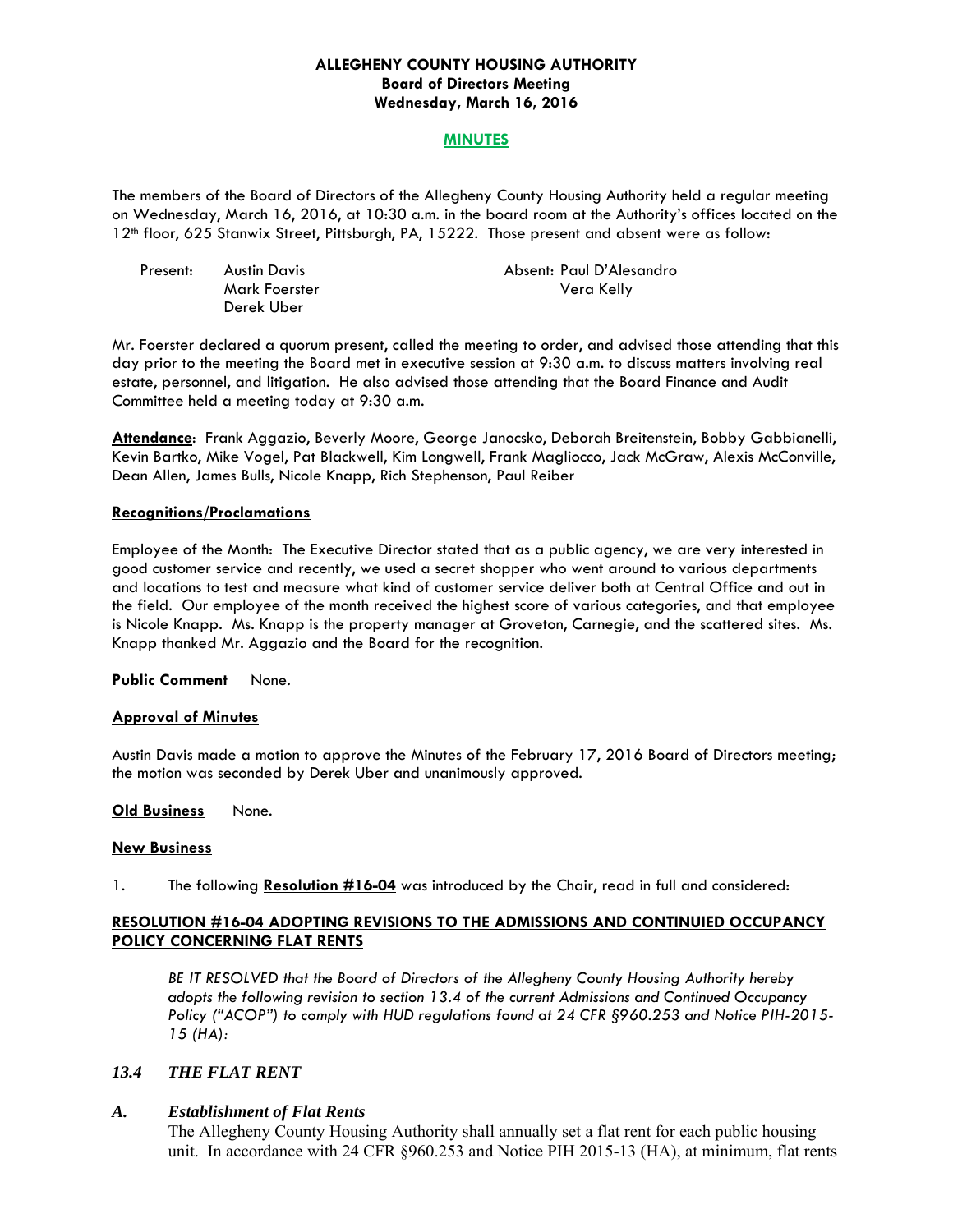will be set at no less than 80% of the lower of the HUD-published Fair Market Rent (FMR) or the applicable Small Area Fair Market Rent (SAFMR) for the area where the unit is located. Adjustments to the gross flat rent amounts will be made for tenant-paid utilities.

 Upon issuance of new FMRs or SAFMRs by HUD, the ACHA will determine whether the current flat rents are at least 80% of the lower of the FMR or SAFMR, and update the flat rent amounts if necessary to meet the 80% requirement within a reasonable time, but no later than 90 days of HUD's publishing new FMRs or SAFMRs.

 The ACHA will post the flat rents at each of its public housing developments and at the central office.

## *B. Limits on Flat Rent Increases for Existing Residents*

Any annual increase in an existing public housing resident's rent caused by an increase of the flat rent as required by HUD shall be limited to 35% of the current flat rent, unless state or local law requires a lesser increase. This limited phased-in increase will continue to occur annually until the resident's flat rent is equal to the lower of the HUD-published FMR or SAFMR, unless the resident chooses the income-based rent option.

## *C. Exception Flat Rents*

 The ACHA may request exception flat rents from HUD on a case-by-case basis where there is evidence that the market rent for the unit is less than 80% of the lower of the FMR or SAFMR. In doing so, the ACHA shall conduct a market analysis based on the Rent Reasonableness (RR) methodology to determine whether an exception rent will be requested from HUD. The analysis will consider the size and type of the unit, as well as its age, condition, amenities, services, and neighborhood as compared to similar units in the private, unassisted rental market.

## *D. Effect of Tenant-Paid Utilities*

 For units where the resident pays for utilities, the flat rent shall be established taking into consideration the cost of such utilities. Specifically, the gross flat rent, as determined in accordance with the above, shall be reduced by the applicable ACHA utility allowance to arrive at the flat rent that the resident will pay.

Derek Uber moved that the foregoing Resolution be adopted as introduced and read, which was seconded by Austin Davis and upon roll call the 'Ayes' and 'Nays' were as follows:

 AYES: Mark Foerster NAYS: None Austin Davis Derek Uber

The Chair thereupon declared said Resolution carried and adopted.

### B. Procurement

1. Motion by Derek Uber, second by Austin Davis, awarding Contract ACHA-1546, Vehicle Maintenance and Repair Service, to Shenandoah Fleet Maintenance & Management, for a threeyear period with two 1-year extensions. This is a co-op agreement between the County of Allegheny and the ACHA. Motion carried.

### **Comment on General Items** None.

#### **Adjournment**

Austin Davis made a motion to adjourn the meeting; the motion was seconded by Derek Uber and unanimously carried. The meeting ended at approximately 10:50 a.m.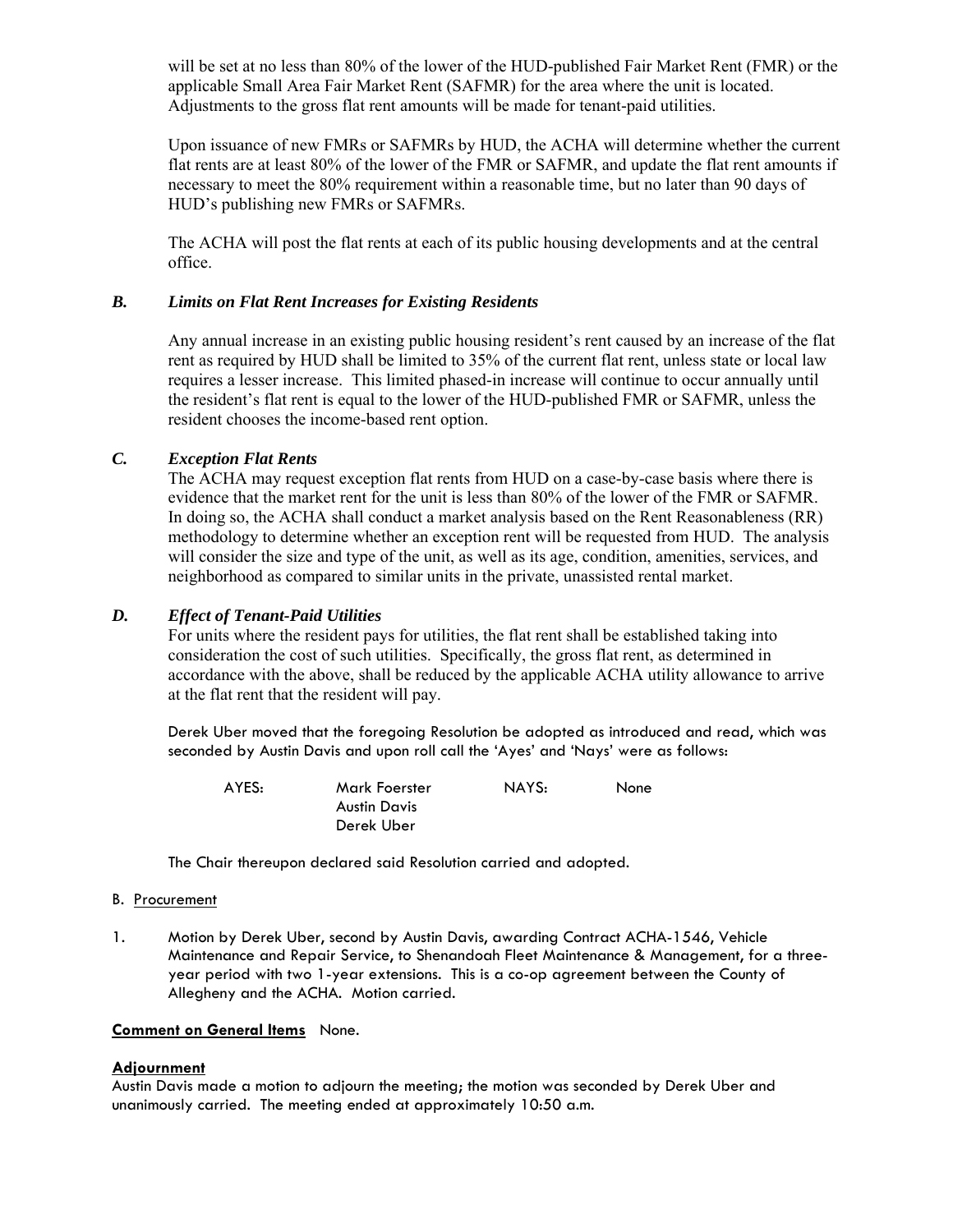## **ALLEGHENY COUNTY HOUSING AUTHORITY Board of Directors Meeting Wednesday, April 20, 2016**

#### **MINUTES**

The members of the Board of Directors of the Allegheny County Housing Authority held a regular meeting on Wednesday, April 20, 2016, at 10:30 a.m. in the board room at the Authority's offices located on the 12th floor, 625 Stanwix Street, Pittsburgh, PA, 15222. Those present and absent were as follow:

| Present: | Austin Davis  | Absent: Paul D'Alesandro |
|----------|---------------|--------------------------|
|          | Mark Foerster | Vera Kelly               |
|          | Derek Uber    |                          |

Mr. Foerster declared a quorum present, called the meeting to order, and advised those attending that this day prior to the meeting the Board met in executive session at 9:30 a.m. to discuss matters involving real estate, personnel, and litigation. He also advised those attending that the Board Finance and Audit Committee held a meeting today at 9:30 a.m.

**Attendance**: Frank Aggazio, Beverly Moore, George Janocsko, Deborah Breitenstein, Jack McGraw, Kevin Bartko, Rich Stephenson, Alexis McConville, Kim Longwell, Mike Vogel, Marlene Sanders, Tony Bennett, James Bulls, Dean Allen, Bobby Gabbianelli, Randi Beattie, Ellen Parker, Frank Magliocco, Mike Peton, Terri Hinkofer, Lance King

#### **Recognitions/Proclamations**

Employee of the Month: The Executive Director stated that our employee of the month was nominated by our CFO, Richard Stephenson. She has a very complicated job – tracking and billing on portability; its very difficult – one has to keep track of the payments and administrative fees. It's an important financial function of the housing choice voucher program and a money maker for the ACHA in that we receive fees for folks who come into our program. It's an important job, recognized by Rich – our employee of the month is Randi Beattie. Ms. Beattie was surprised and expressed her thanks for this recognition.

Mr. Aggazio then presented an Award of Appreciation to Tony Bennett, a long-time maintenance employee of the Authority who will be retiring at the end of the month after 42 years of outstanding service. Mr. Aggazio stated that Tony has been a great ambassador for the Authority, especially at Jefferson Manor, and we are presenting this award to Tony in recognition of his outstanding service.

The Executive Director then stated we want to give special recognition at this meeting to Lance King, a maintenance aide working at Homestead Apartments, concerning a fire incident at Homestead. Mr. King did an outstanding job in preventing a disaster. ACHA Detective Bill Kilburn was also present that day and I would like him to give details of the incident.

Detective Kilburn stated that this kitchen fire occurred the same day as the Springdale fire, so we were short on manpower. I was in the police station that day and went over to the building when the light went off. The lobby and hallways were filled with smoke. Lance was with the Terminix guy, yelling that , telling him to leave the building. Lance had already checked the unit and made sure that it was evacuated – the tenant was a 93 year old man in a wheelchair. Lance then ran over to Community Life and made arrangements with Community Life to have some of the residents that were in the smoke filled lobby go over there. The 92 year old elderly tenant from the fire unit, who is in a wheelchair – we got him out of the lobby, and then Lance ran over to Community Life and came back with blankets to cover the resident so he wouldn't be cold. He also went and found this elderly tenant's aide. Once the fire department got there, Lance also did everything he could to assist the fireman, bringing up extra fans to clear the smoke from the hallways. Lance was on top of everything that day, especially with the elderly residents – his focus and concern was on them. He went above and beyond his job in looking out for the tenants. He represented the Housing Authority tremendously, and acted in the best interests of the residents.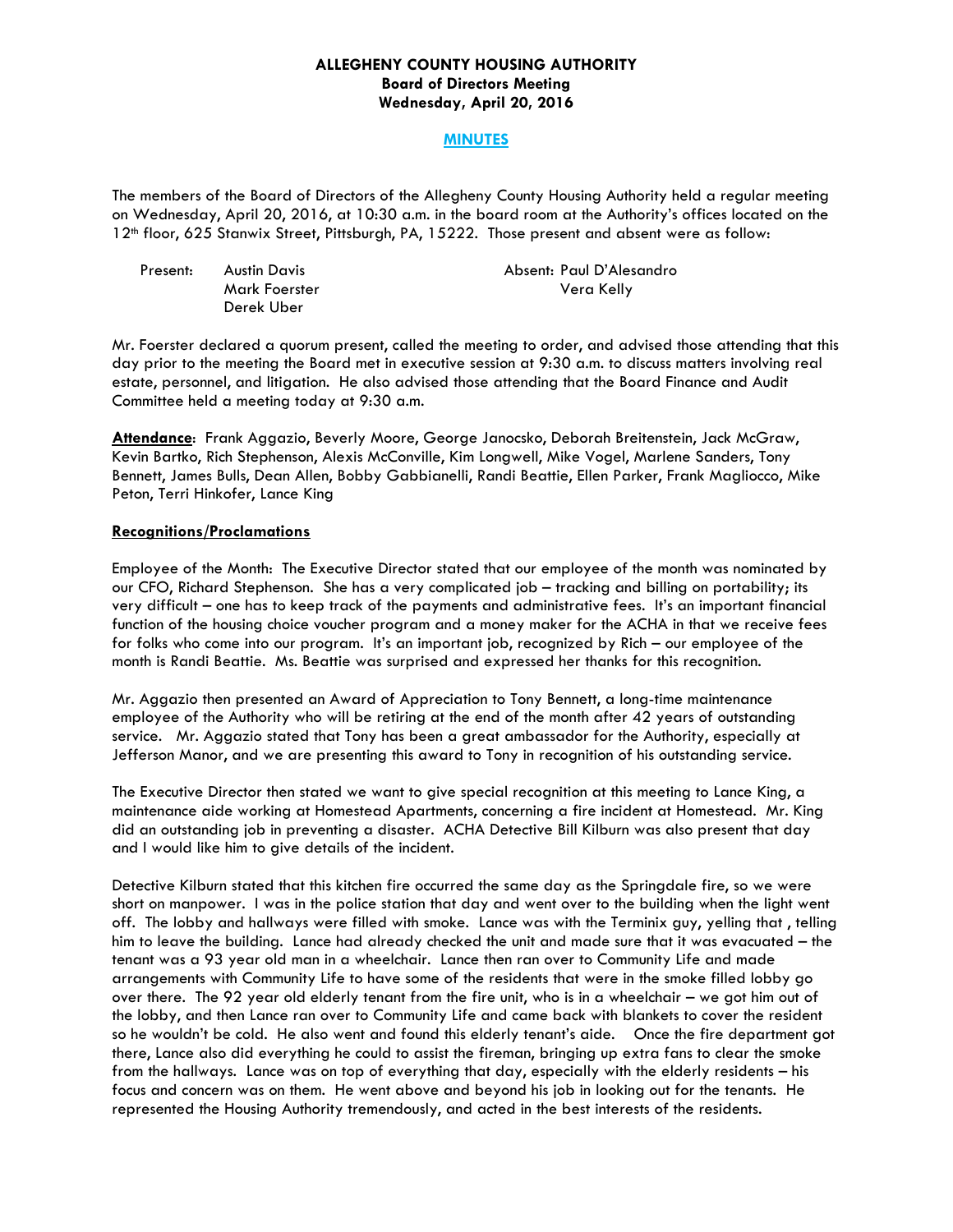## **Public Comment** None.

Mr. Foerster then spoke concerning the NAHRO Conference that he attended last week in Washington, DC, along with Austin Davis and Frank Aggazio. He stated that we had a very productive 3 days, meeting with our representatives and their staffs. Frank did an excellent job putting together talking points for each congressperson. We put a lot of shoe leather into the trip, meeting with our reps and hitting on points that affect all of us, that the funding had been cut dramatically between 2010 and 2016, between 30 to 40% to this organization, which greatly affects our residents and their well-being and the capital improvements for their homes. And I think we really hit home with that point, not that they didn't know that because they are part of the whole picture, but I think they understand a little bit better how that affects us locally. And Frank also did a good job at pushing for more police protection for our organization, and I think we are going to see some results from those meetings. It was a productive trip as well as being very informative for Austin and myself.

## **Approval of Minutes**

Austin Davis made a motion to approve the Minutes of the March 16, 2016 Board of Directors meeting; the motion was seconded by Derek Uber and approved by all.

**Old Business** None.

### **New Business**

- A. Development
- 1. The following **Resolution #16-05** was introduced by the Chair, read in full and considered:

## *RESOLUTION #16-05 APPROVING APPLICATION FOR GRANT FUNDING VIA HUD'S EMERGENCY SOLUTIONS GRANT (ESG) PROGRAM*

 *RESOLVED that the Board of Directors of the Allegheny County Housing Authority hereby approves the application for grant funding through the Homeless Emergency Assistance and Rapid Transition to Housing Act of 2009 (HEARTH Act) offered through the Allegheny County Department of Economic Development and the City of Pittsburgh, Department of City Planning, via HUD's Emergency Solutions Grant (ESG) Program.* 

Austin Davis moved that the foregoing Resolution be adopted as introduced and read, which was seconded by Derek Uber and upon roll call the 'Ayes' and 'Nays' were as follows:

| AYES: | Mark Foerster | NAYS: | None |
|-------|---------------|-------|------|
|       | Austin Davis  |       |      |
|       | Derek Uber    |       |      |

The Chair thereupon declared said Resolution carried and adopted.

Jack McGraw advised that the Authority, through Three Rivers Communities, Inc. applies for this funding annually to conduct Housing Quality Inspections and Rent Reasonableness Services on units assigned; the grant is intended to provide homelessness prevention assistance to households who would otherwise become homeless and to provide assistance to rapidly re-house persons who are homeless. Three Rivers Communities, Inc. applies for the grant, and the services are conducted by ACHA staff.

- B. Procurement
- 1. Motion by Derek Uber, second by Austin Davis, awarding Contract ACHA-1547, Commercial Laundry Vending Service, to CSC ServiceWorks, for a period of five years, with two, 1-year renewal options. Motion carried.

Rich Stephenson stated that the previous contract was with National Laundry. We did a procurement for new services and are recommending award to CSC ServiceWorks. The vendor provides washers and dryers in some of the developments; the vendor pays back a commission to the housing authority, which is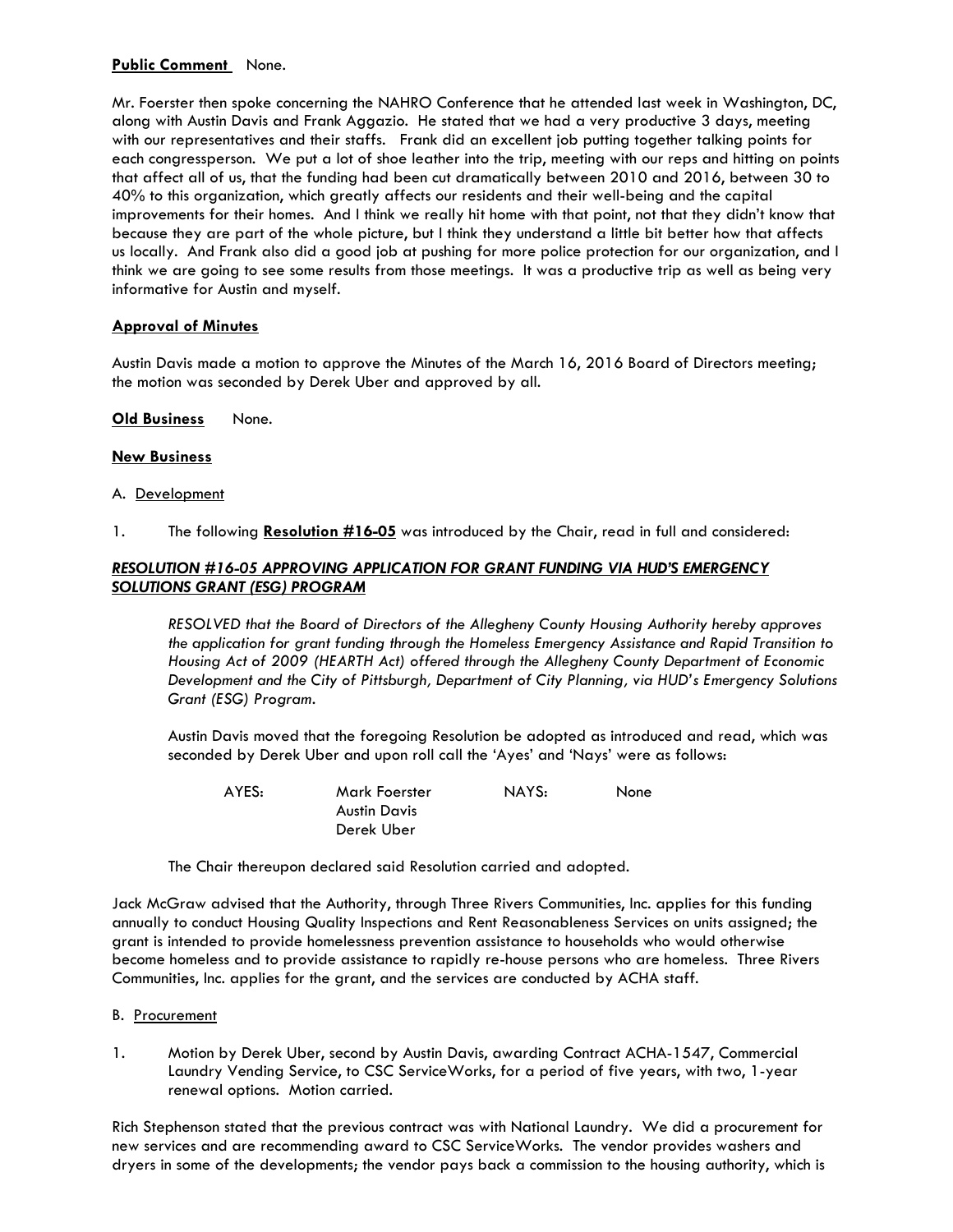given back to the resident councils. Mr. Uber wanted to know if this vendor would be putting in new machines as a part of this contract, and at how many sites. Mr. McGraw stated yes, and that the services are at all of the h-rises and at some family sites.

2. Motion by Derek Uber, second by Austin Davis, awarding Contract ACHA-1548, Real Estate Broker and Consulting Services, to CBRE, for a term of 1-year with the option, at ACHA's discretion, of two additional 1-year periods. Motion carried.

Frank Aggazio stated that our lease is up the last quarter of 2017, and the Authority is in need of broker services for new office space and to evaluate our different options. We need to move quickly and I will keep the Board informed as we move forward. Mr. Uber stated that, as he read the agenda item, it's my understanding that there will be no fees paid by the Authority, it would be part of the lease once a lease is executed. Mr. Aggazio replied that yes, it's usually paid out of the deal by the seller and it doesn't come out of the Authority's end of the transaction. Mr. Uber replied OK, I just want to make sure that was on the record.

## C. HMO

1. The following **Resolution #16-06** was introduced by the Chair, read in full and considered:

### *RESOLUTION #16-06 AUTHORIZING TRANSFER OF UNCOLLECTIBLE TENANT ACCOUNTS*

 *BE IT RESOLVED that the Board of Directors of the Allegheny County Housing Authority hereby approve transfer of uncollectible tenant accounts in the amount of \$21,681.84 and for referral for further action, if warranted.* 

Austin Davis moved that the foregoing Resolution be adopted as introduced and read, which was seconded by Derek Uber and upon roll call the 'Ayes' and 'Nays' were as follows:

AYES: Mark Foerster NAYS: None

The Chair thereupon declared said Resolution carried and adopted.

Austin Davis Derek Uber

### **Adjournment**

Austin Davis made a motion to adjourn the meeting; the motion was seconded by Derek Uber and unanimously carried. The meeting ended at approximately 10:55 a.m.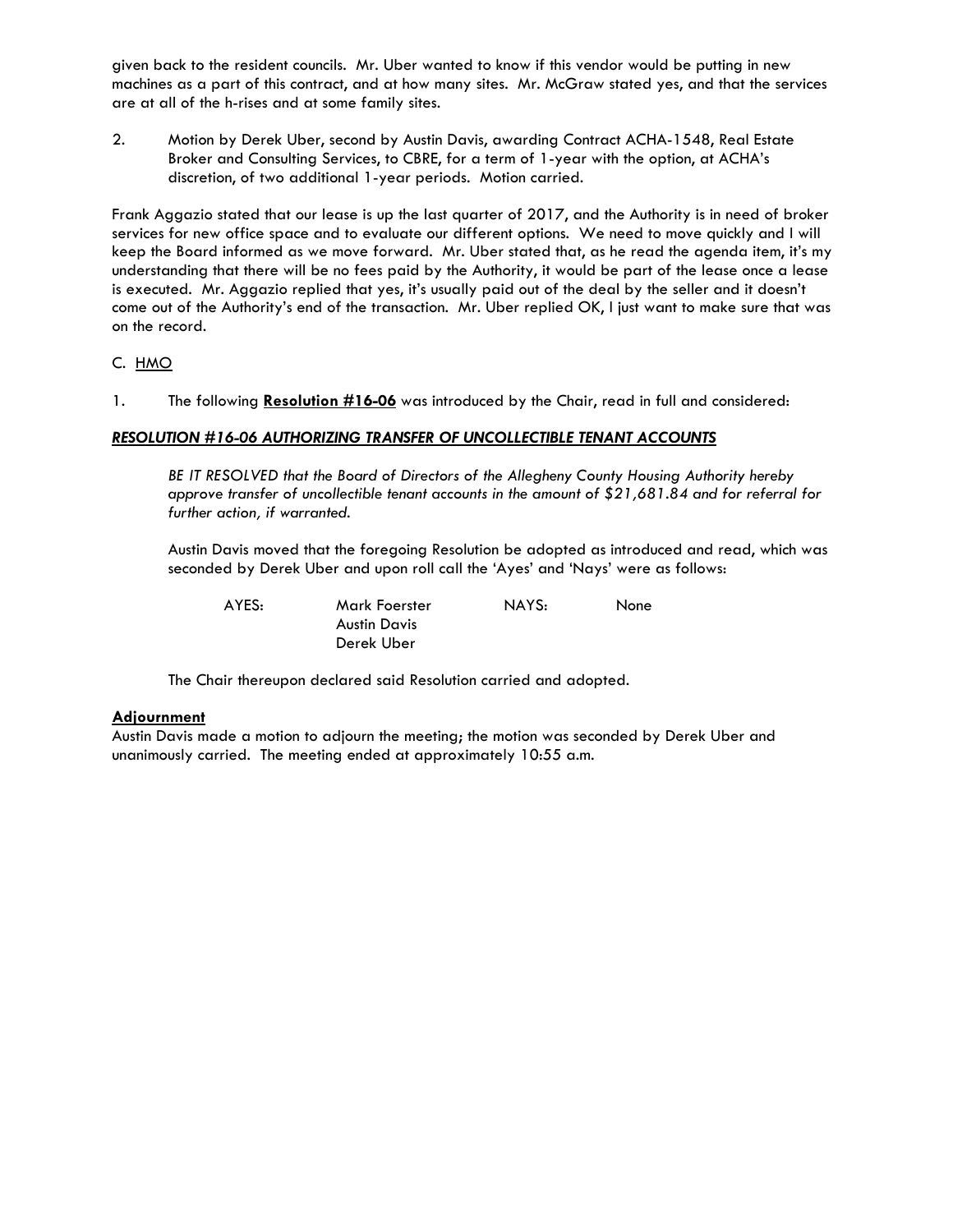## **ALLEGHENY COUNTY HOUSING AUTHORITY Board of Directors Meeting Wednesday, May 18, 2016**

### **MINUTES**

The members of the Board of Directors of the Allegheny County Housing Authority held a regular meeting on Wednesday, May 18, 2016, at 10:35 a.m. in the board room at the Authority's offices located on the 12th floor, 625 Stanwix Street, Pittsburgh, PA, 15222. Those present and absent were as follow:

| Present: | Austin Davis  | Absent: Paul D'Alesandro |
|----------|---------------|--------------------------|
|          | Mark Foerster | Vera Kelly               |
|          | Derek Uber    |                          |

Mr. Foerster declared a quorum present, called the meeting to order, and advised those attending that this day prior to the meeting the Board met in executive session at 9:30 a.m. to discuss matters involving real estate, personnel, and litigation. He also advised those attending that the Board Finance and Audit Committee held a meeting today at 9:15 a.m.

**Attendance**: Frank Aggazio, Beverly Moore, George Janocsko, Deborah Breitenstein, Bobby Gabbianelli, Dean Allen, Frank Magliocco, Pat Blackwell, James Bulls, Kevin Bartko, Paul Reiber, Richard Stephenson, Ed Mogus, Kim Longwell, Alexis McConville, Mike Vogel, Bill Kilburn, Jack McGraw

#### **Recognitions/Proclamations**

Employee of the Month: The Executive Director stated that it is important when you have programs with Federal money that the participants in the program know that there is a penalty for fraud activity. And our housing authority has been running a fraud program for many years. We were doing well that the HACP contracted with our agency to conduct a fraud program. There is an individual member of our police force who does a great job of investigating and prosecuting the fraud claims. We have had great compliments from the DAs office, and other, complimenting us on how tight our cases are and how well they are put together. And so I want to recognize our employee of the month, Det. William Kilburn, who handles these fraud cases. Det. Kilburn expressed his surprise and stated he was grateful to receive this award.

#### **Public Comment** None.

#### **Approval of Minutes**

Austin Davis made a motion to approve the Minutes of the April 20, 2016 Board of Directors meeting; the motion was seconded by Derek Uber and approved by all.

#### **Old Business** None.

### **New Business**

#### A. Administration

1. Motion by Austin Davis, second by Derek Uber, granting approval to partner with Habitat for Humanity of Greater Pittsburgh to provide homeownership opportunities throughout Allegheny County; initial units to be offered are scattered site homes owned by the Authority in the Municipality of Penn Hills. Motion carried.

Frank Aggazio stated that the Authority has an approved homeownership plan for the 10 scattered sites in Penn Hills. We have offered the homes to residents. We have 5 vacant units and 1 that is going to be purchased by a resident. Everyone knows Howard – he is now the CEO for Habitat for Humanity. He met with Beverly and I recently and expressed great enthusiasm to partner with us, and is going to make an offer to purchase some of the homes. I believe Habitat is also interested in purchasing some of the lots in Duquesne, depending on funding. I believe he has also approached the HACP as well. Mr. Uber wanted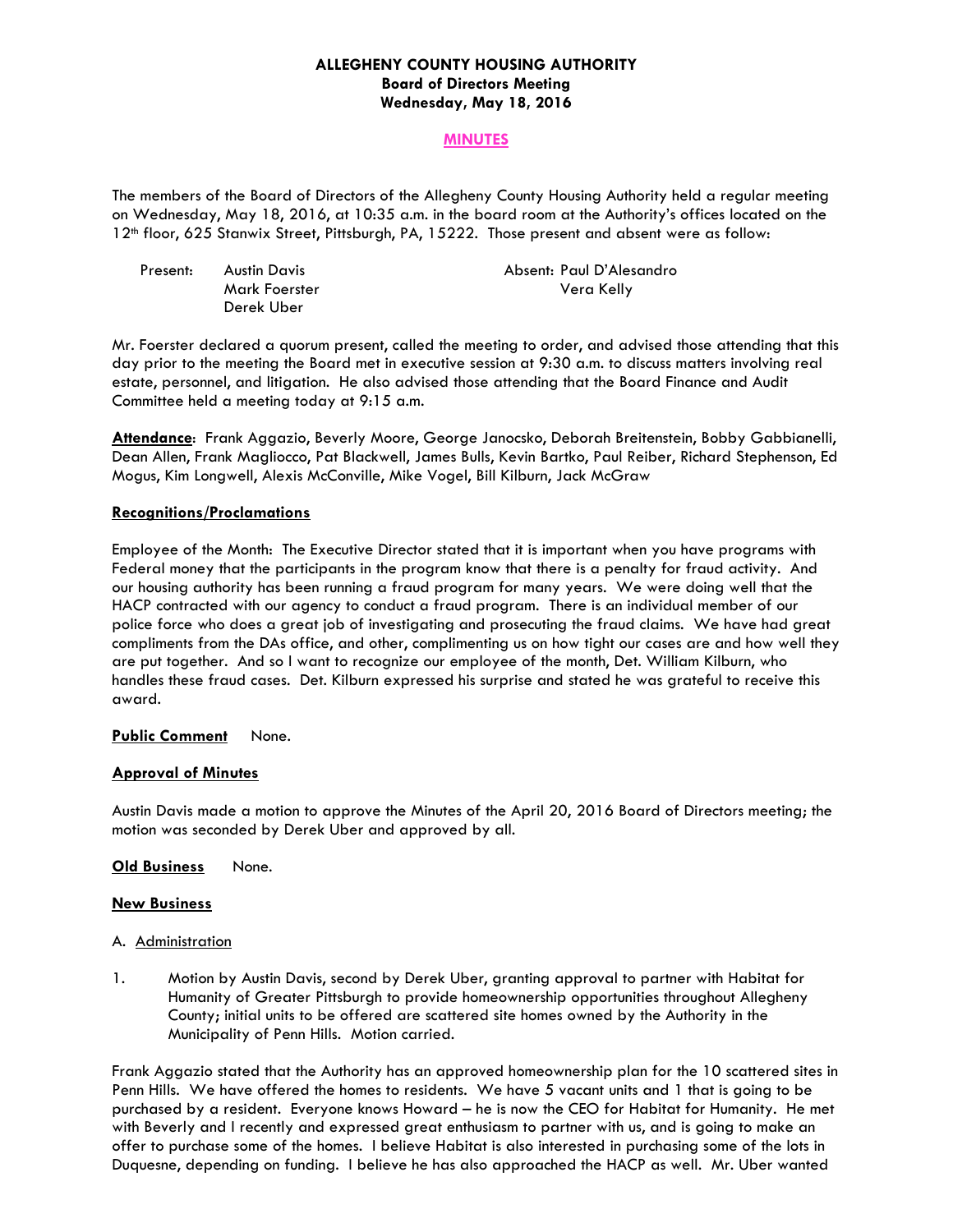to know if he had buyers lined up for the vacant houses. Mr. Aggazio responded that they have their own program that people have to comply. They also have the sweat equity part of the program, where participants must be involved in rehabbing or building the homes.

2. Motion by Derek Uber, second by Austin Davis, approving renewal of the Workers Compensation Insurance coverage with Housing and Redevelopment Insurance Exchange (HARIE) for the term  $06/15/16 - 06/15/17$ , estimated annual premium of \$293,622. Motion carried.

## B. Finance

1. Motion by Austin Davis, second by Derek Uber, accepting the ACHA's Fiscal Year 2015 Single Audit performed by Maher Duessel. Motion carried.

The Chairman stated that the Board received a very thorough explanation of the audit in the executive session. This document will shortly be on file on our website and a public record, and I want to note there were no material weaknesses identified, no significant deficiencies, no non-compliance noted of internal control of major programs. This is an A+ report and I want to thank everyone involved.

Mr. Aggazio stated he was pleased that again we have an audit with now findings, which is a result of the great work that Rich Stephenson and Pat Blackwell do, as well as staff in the HCVP and HMO departments with their files and I want to thank the staff for doing so well.

### C. Development

1. Motion by Austin Davis, second by Derek Uber, awarding RFQ Contract ACHA-1554-A, A/E Services for Interior Improvements at West Mifflin Manor, to Sleighter Engineers and Architects in the amount of \$55,000. Motion carried.

Jack McGraw stated that we make application every year to the County for CDBG funding for senior high rise improvements and other projects. This year, the County funded us for \$800,000 dollars to do work at two of our high rises – West Mifflin Manor and Westview Tower. So we put out RFQs for A/E services for the work. We had 5 different firms submit proposals. Sleighter had submitted previous proposals and this is the first time that he has scored first. He has not worked here before but he has worked with several other PHAs in the area that we know, and the reports come back that he does good work and we are recommending he be awarded this building. The scope of work is somewhat limited – kitchens and bathroom replacements. These upgrades need done across the board in many of our high rises. Also at this building, the HVAC fan coil units, each unit has its own heating and AC unit, they are 30 some years old, and they will be replaced.

### D. Travel

1. Motion by Austin Davis, second by Derek Uber, approving travel for Frank Magliocco, Jeff Kier, and up to 4 additional staff, to attend the Emphasys Users Connect Conference from August 21- 25, 2016, in St. Paul, MN. Motion carried.

Frank Magliocco advised this is our annual opportunity to meet with other agencies, and get high level training on any programming changes. It also gives us an opportunity to work with the vendor on upcoming changes. There is a big change coming from HUD concerning their databases and Emphasys is on the cutting edge of programing changes to comply. There are about 45 PHAs that attend this annual meeting – around 300 attendees. Also, Jeff will be a presenter so his registration fee will be picked up by Emphasys, and so will mine because I was past president of ENUG.

**IX. Comment on General Items:** Austin Davis expressed his gratitude to Beverly Moore and Ava Johnson for coordinating the visit of the children in the Woodland Hills School District from Hawkins and Prospect; they went out to the Department of Energy, National Energy Lab in South Park, and I got to spend a couple of hours in the morning with them, and it was a great experience.

### **X. Adjournment**

The meeting ended upon a motion to adjourn made by Austin Davis, seconded by Derek Uber, and carried. The meeting ended at approximately 10:55 a.m.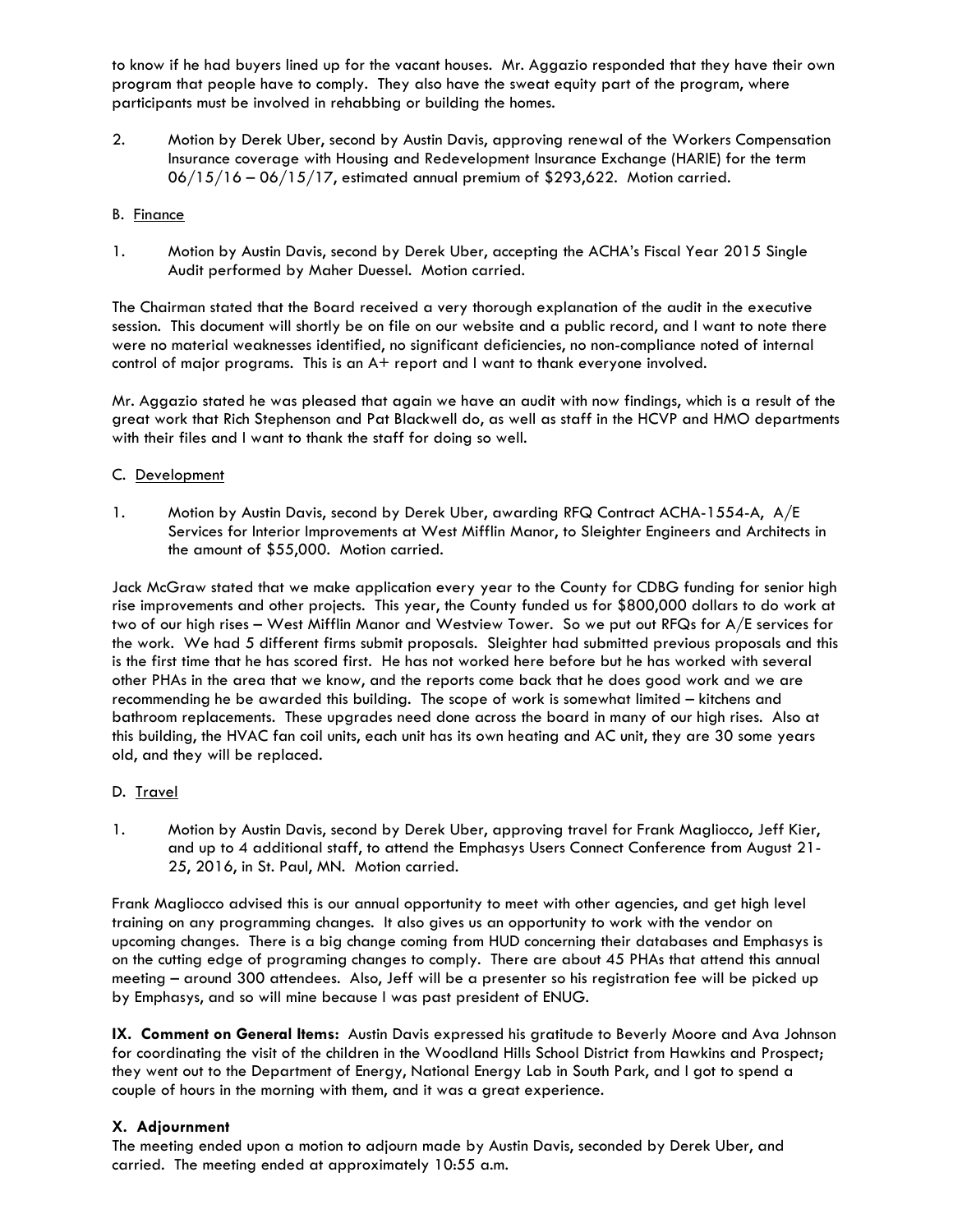## **ALLEGHENY COUNTY HOUSING AUTHORITY Board of Directors Meeting Wednesday, June 15, 2016**

### **MINUTES**

The members of the Board of Directors of the Allegheny County Housing Authority held a regular meeting on Wednesday, June 15, 2016, at 10:35 a.m. in the board room at the Authority's offices located on the 12th floor, 625 Stanwix Street, Pittsburgh, PA, 15222. Those present and absent were as follow:

| Present: | Austin Davis                 | Absent: Mark Foerster |
|----------|------------------------------|-----------------------|
|          | Derek Uber                   | Vera Kelly            |
|          | Paul D'Alesandro (via phone) |                       |

Mr. Davis declared a quorum present, called the meeting to order, and advised those attending that this day prior to the meeting the Board met in executive session at 9:30 a.m. to discuss matters involving real estate, personnel, and litigation. He also advised those attending that the Board Finance and Audit Committee held a meeting today at 9:15 a.m.

**Attendance**: Frank Aggazio, Beverly Moore, George Janocsko, Deborah Breitenstein, Leigh Anderson, Elizabeth Roberts, Richard Stephenson, James Bulls, Kevin Bartko, Mirella Vercillo, Sydney Hayden, Frank Magliocco, Kim Longwell, Mike Vogel, Jack McGraw, Alexis McConville, Pat Blackwell, Virginia Prince, Sheila Demery

### **Recognitions/Proclamations**

Employee of the Month: The Executive Director recognized Steve Maiorano, Quality Control Supervisor in the HCVP Department, with the Employee of the Month Award, in recognition of his extraordinary work under the contract with the City of Pittsburgh Housing Authority; this contract brings in additional funding for the Authority.

### **Public Comment** None.

## **Approval of Minutes**

Derek Uber made a motion to approve the Minutes of the May 18, 2016 Board of Directors meeting; the motion was seconded by Paul D'Alesandro and carried.

### **Old Business** None.

### **New Business**

### A. Administration

1. The following **Resolution #16-07** was introduced by the Vice Chair, read in full and considered:

## *RESOLUTION #16-07 APPROVING AGENCY PLAN*

 *RESOLVED, that the Board of Directors of the Allegheny County Housing Authority hereby approve the Authority's 2016 Annual Plan for the 2014-2019 Agency Plan and submission of the plan to HUD.* 

Derek Uber moved that the foregoing Resolution be adopted as introduced and read, which was seconded by Paul D'Alesandro, and upon roll call the 'Ayes' and 'Nays' were as follows:

| AYES: | Austin Davis     | NAYS: | None |
|-------|------------------|-------|------|
|       | Derek Uber       |       |      |
|       | Paul D'Alesandro |       |      |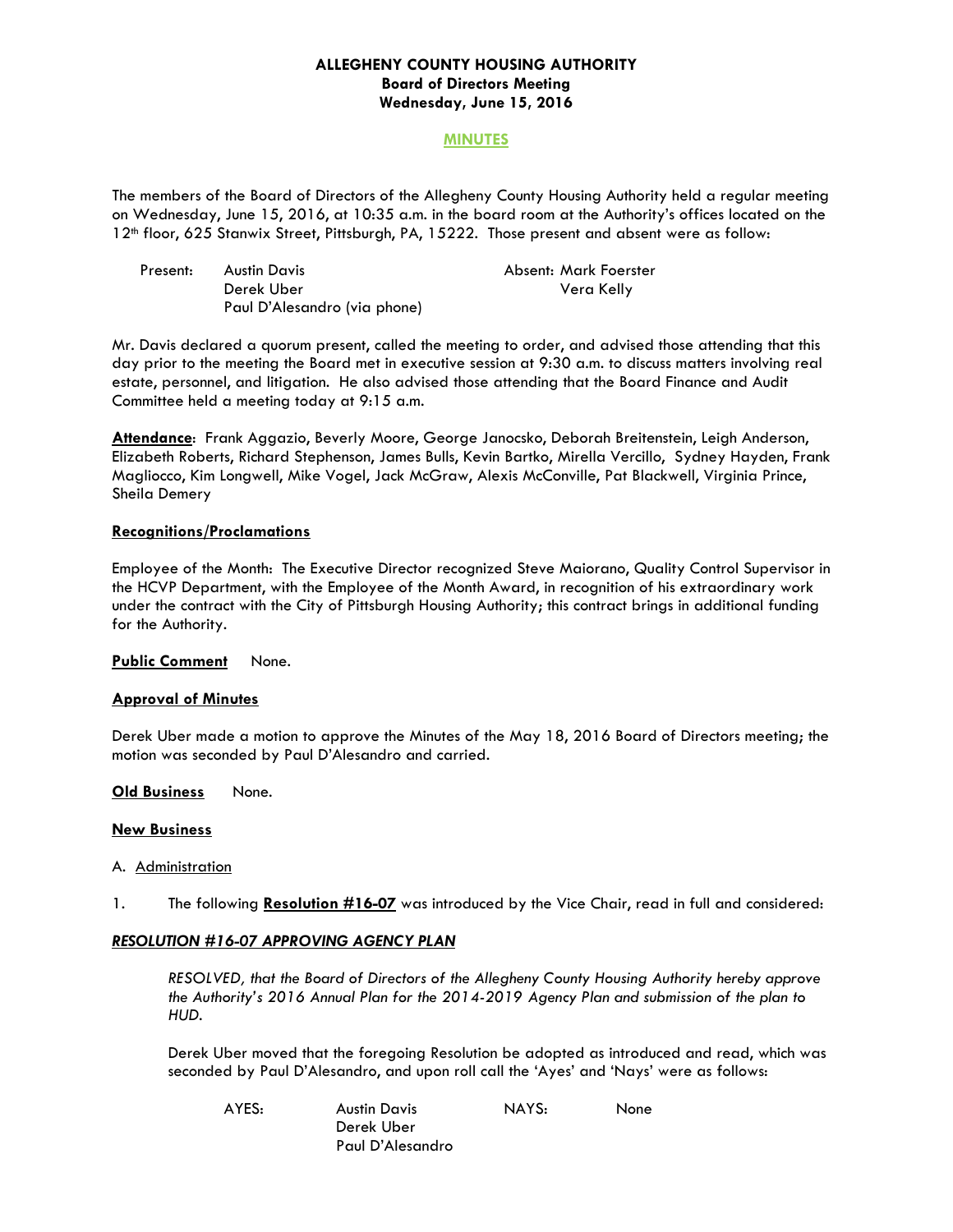The Vice Chair thereupon declared said Resolution carried and adopted*.* 

2. The following **Resolution #16-08** was introduced by the Vice Chair, read in full and considered:

### *RESOLUTION #16-08 APPROVING SUBMISSION OF THE FY 2016 CAPITAL FUND PROGRAM, ANNUAL STATEMENT, AND 5-YEAR ACTION PLAN FOR 2016-2020*

 *WHEREAS, the Allegheny County Housing Authority has prepared its Fiscal Year 2016 Annual Statement and 5-Year Action Plan for submission to the Department of Housing and Urban Development (HUD); and* 

 *WHEREAS, HUD requires that all Authorities conduct public hearings and submit a current Board Resolution for the 5-Year Plan; and* 

 *WHEREAS, the Authority has completed the required public hearing.* 

 *NOW, THEREFORE, BE IT RESOLVED by the Board of Directors of the Allegheny County Housing Authority, that the Fiscal Year 2016 Annual Plan and 5-Year Action Plan are hereby approved;* 

 *BE IT FURTHER RESOLVED that the Executive Director is hereby authorized and shall take such measures as may be necessary to execute this action.* 

Derek Uber moved that the foregoing Resolution be adopted as introduced and read, which was seconded by Paul D'Alesandro, and upon roll call the 'Ayes' and 'Nays' were as follows:

| AYES: | Austin Davis     | NAYS: | None |
|-------|------------------|-------|------|
|       | Derek Uber       |       |      |
|       | Paul D'Alesandro |       |      |

The Vice Chair thereupon declared said Resolution carried and adopted*.* 

Mr. Uber congratulated the staff and the Resident Advisory Board for their time and efforts involved with the preparation and submission of these plans.

3. Motion by Austin Davis, second by Paul D'Alesandro, approving the renewal of the following employee coverages for the term 7/1/16-6/30/17: Medical - Highmark Community Blue Flex PPO plan Dental - Guardian Life Insurance Co. Vision – Vision Benefits of America Short Term Disability – Lincoln Financial Group Motion carried. Mr. Uber abstained from the vote due to his employment with Highmark, and noted for the record he was not involved in any deliberations on this issue.

Mr. Aggazio stated we are looking to save dollars on benefits; the broker again went out to market. Initially there was a 42% increase in the medical but we got it down to about a 9.5% increase on the healthcare.

4. The following **Resolution #16-09** was introduced by the Vice Chair, read in full and considered:

### *RESOLUTION #16-09 APPROVING SALE OF ACHA PROPERTIES TO HABITAT FOR HUMANITY OF GREATER PITTSBURGH*

 *RESOLVED, that the Board of Directors of the Allegheny County Housing Authority hereby approve the sale of the following ACHA properties to Habitat for Humanity of Greater Pittsburgh for the purpose of providing homeownership opportunities to residents of Allegheny County, including ACHA residents:* 

 *Five homes for purchase in the Municipality of Penn Hills at an aggregate amount of \$203,000: 110 MacFarlane Drive, Pittsburgh, PA, 15235 1232 Universal Road, Pittsburgh, PA 15235*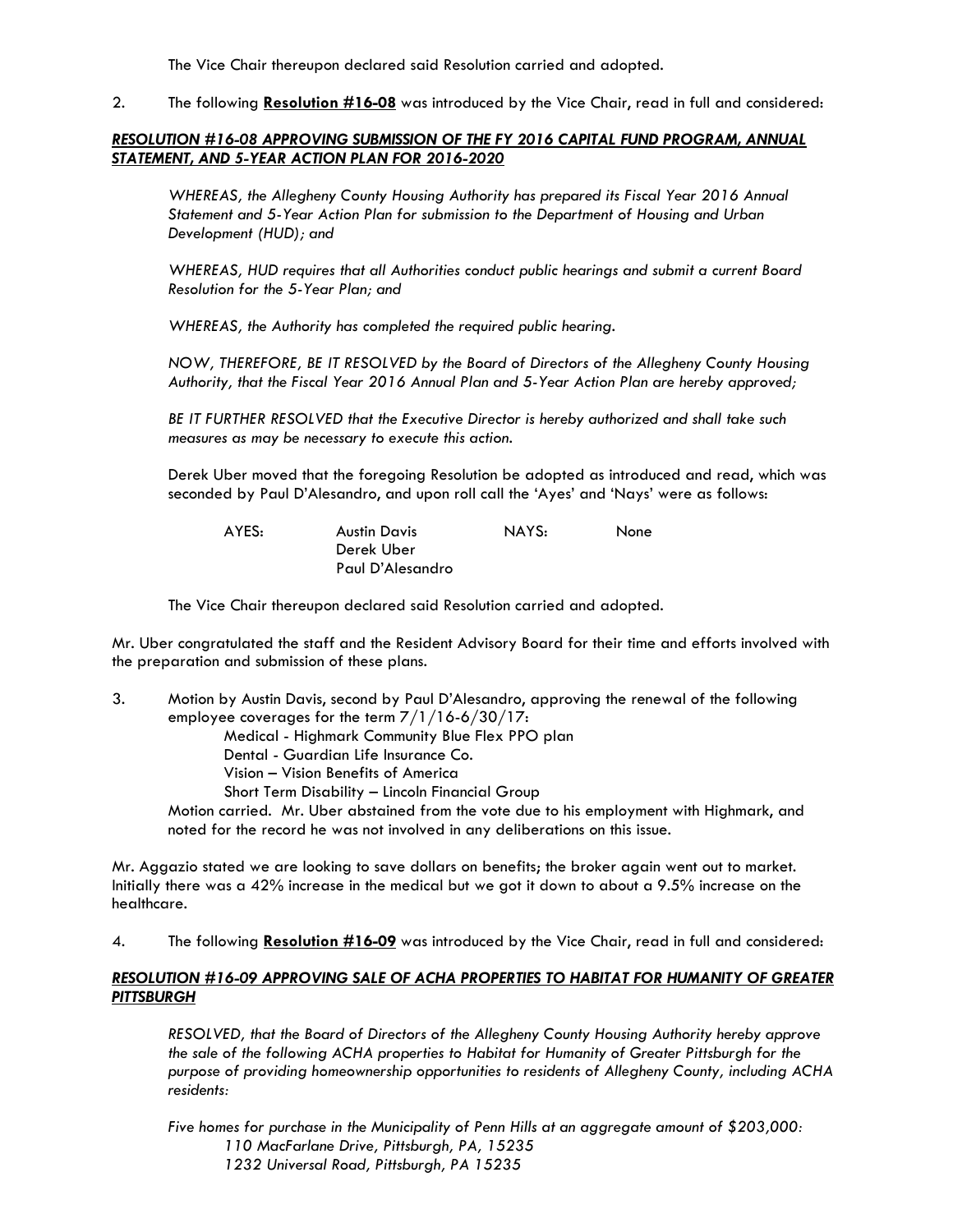*387 Dorothy Drive, Pittsburgh, PA 15235 750 Penny Drive, Pittsburgh, PA 15235 152 Lansdown drive, Verona, PA 15147* 

 *Five vacant lots in the City of Duquesne at an aggregate amount of \$50,000:* 

| 511 Ferndale Avenue | $(378-N-35)$     |
|---------------------|------------------|
| 509 Ferndale Avenue | $(378-N-37)$     |
| 506 S. Fifth Street | $(378-N-70)$     |
| 504 Cochran Avenue  | $(378 - N - 75)$ |
| 506 Cochran Avenue  | $(378-N-76)$     |

Derek Uber moved that the foregoing Resolution be adopted as introduced and read, which was seconded by Paul D'Alesandro, and upon roll call the 'Ayes' and 'Nays' were as follows:

| AYES: | Austin Davis     | NAYS: | None |
|-------|------------------|-------|------|
|       | Derek Uber       |       |      |
|       | Paul D'Alesandro |       |      |

The Vice Chair thereupon declared said Resolution carried and adopted*.* 

The Executive Director stated we are partnering with Habitat for Humanity. We have an approved homeownership plan for the Penn Hills properties. Habitat will perform energy efficiency improvements at these homes. Beverly Moore, Deputy Executive Director, stated this is a good program and provides opportunities for affordable homeownership, and that we have a family interested and eligible for one of the Penn Hills homes.

#### B. MIS

1. Motion by Derek Uber, second by Paul D'Alesandro, approving renewal of the 2016 Software Maintenance Agreement with Emphasys Software in the amount of \$112,536.71. Motion carried.

#### C. H<sub>MO</sub>

1. The following **Resolution #16-10** was introduced by the Vice Chair, read in full and considered:

#### *RESOLUTION #16-10 AUTHORIZING TRANSFER OF UNCOLLECTIBLE TENANT ACCOUNTS*

 *BE IT RESOLVED that the Board of Directors of the Allegheny County Housing Authority hereby approve transfer of uncollectible tenant accounts in the amount of \$20,871.67 and for referral for further action, if warranted.* 

Derek Uber moved that the foregoing Resolution be adopted as introduced and read, which was seconded by Paul D'Alesandro, and upon roll call the 'Ayes' and 'Nays' were as follows:

| AYES: | Austin Davis     | NAYS: | <b>None</b> |
|-------|------------------|-------|-------------|
|       | Derek Uber       |       |             |
|       | Paul D'Alesandro |       |             |

The Vice Chair thereupon declared said Resolution carried and adopted*.* 

2. Motion by Derek Uber, second by Paul D'Alesandro, approving the closing and opening of the following LIPH Waiting Lists effective July 15, 2016:

## **Closing the following Waiting Lists:** Blawnox Apts. – 1BR Robert J. Corbett Apts. – 1BR Homestead Bldg. B – 1BR Homestead Bldg. C – 2BR Brackenridge Hall Apts. – 1BR General Braddock Tower – Efficiencies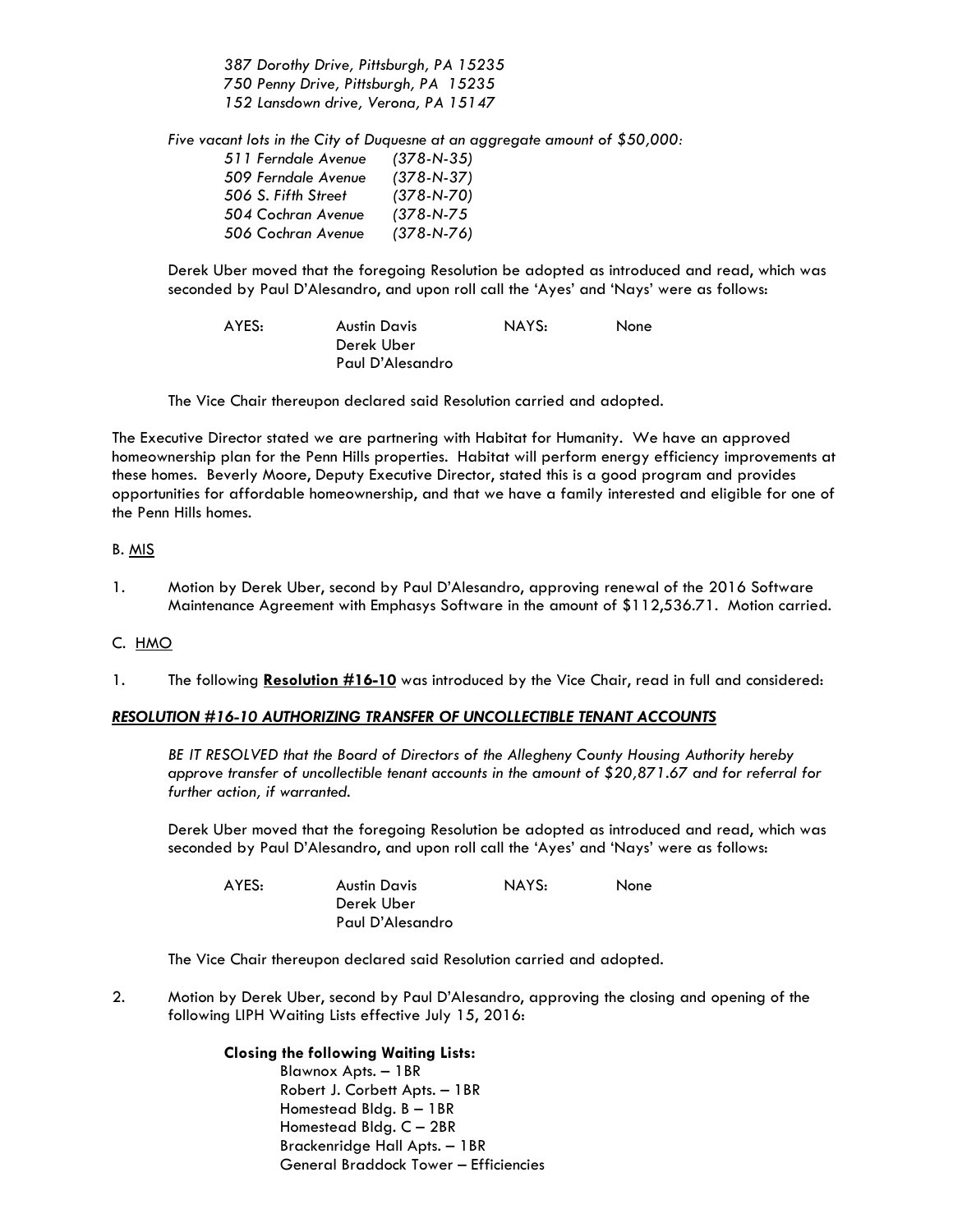Ohioview Tower – Efficiencies Golden Tower – Efficiencies & 1BR Negley Gardens – 1, 2, 3, & 4BR Orchard Park – 1, 2, & 3BR Prospect Terrace – 1, 2, 3 & 4 BR Sheldon Park – 1 & 3 BR Scattered Sites– 4 BR Hawkins Village – 1 BR Pleasant Ridge – 2 & 4 BR

## **Opening the following Waiting Lists:**

Homestead Building A – 1BR Homestead Building D – 1BR Westview Tower – 1BR Dumplin Hall – 1BR Hays Manor – 1 & 3 BR Pleasant Ridge – 1BR (for 3 months only) Groveton Village – 3BR Scattered Sites – 3BR General Braddock Tower – 1BR

### D. Development

- 1. Motion by Derek Uber, second by Paul D'Alesandro, awarding IFB Contract ACHA-1551, Elevator Maintenance Services, to Industrial/Commercial Elevator, in the amount of \$221,725 for a oneyear term, with up to two, 2-year extensions at the same amount per year. Motion carried.
- 2. Motion by Derek Uber, second by Paul D'Alesandro, awarding RFQ Contract ACHA-1555, A/E Services for Westview Tower Elderly Hi-Rise Interior Improvements, in the amount of \$60,000 to McLean Architects, LLC. Motion carried.

### E. Travel

- 1. Motion by Derek Uber, second by Paul D'Alesandro, approving for up to 6 staff to attend the PAHRA 2016 Spring Conference & Expo from June 21-24, 2016, in Hershey, PA. Motion carried.
- 2. Motion by Derek Uber, second by Paul D'Alesandro, approving travel for up to 4 staff to attend the 2016 NAHRO Summer Conference from July 14-16, 2016 in Portland, OR. Motion carried.

### **Comment on General Items** None.

### **Adjournment**

There being no further business to conduct, Derek Uber made a motion to adjourn the meeting, the motion was seconded by Paul D'Alesandro and carried.

The meeting ended at 11:05 am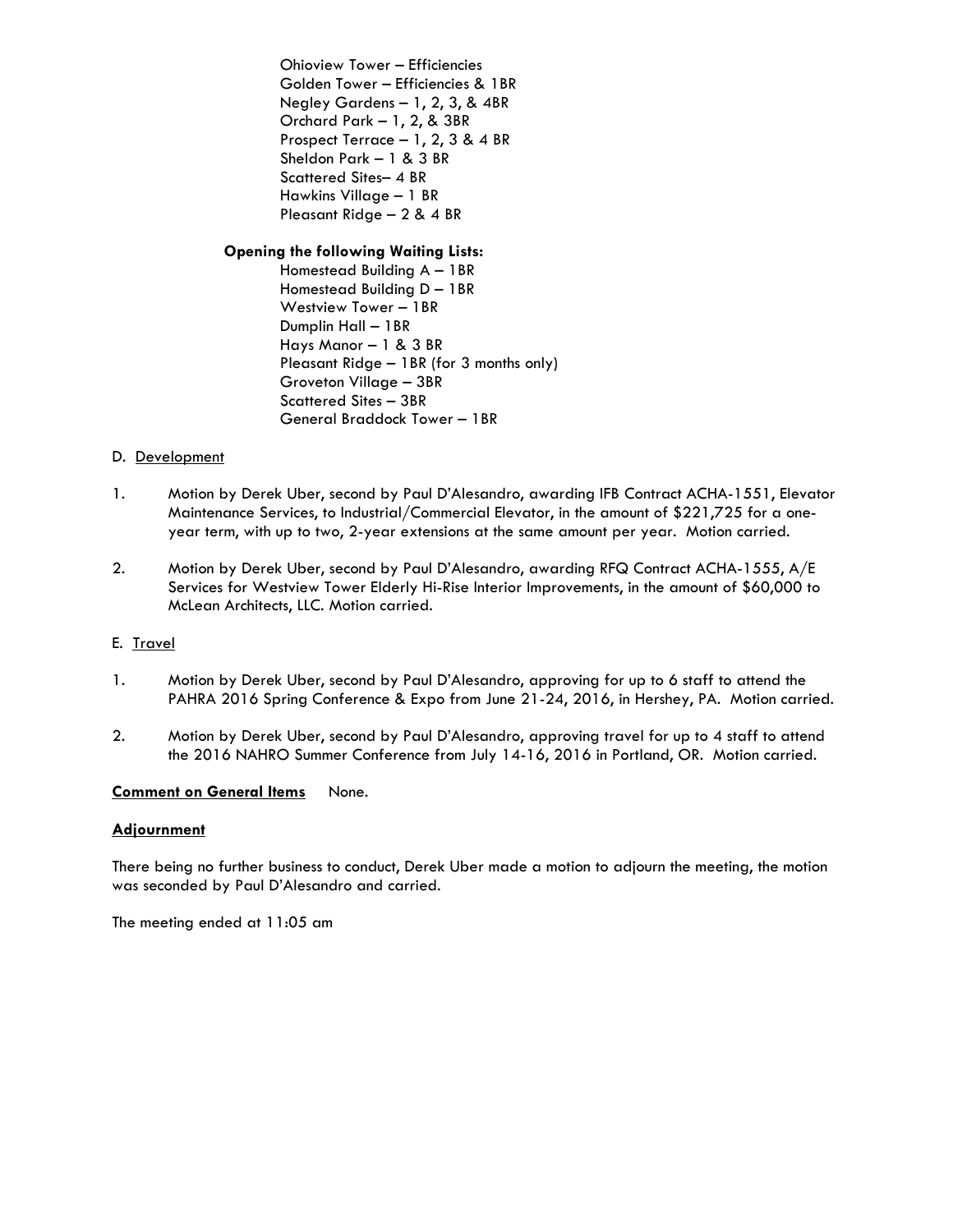## **ALLEGHENY COUNTY HOUSING AUTHORITY Board of Directors Meeting Wednesday, July 20, 2016**

#### **MINUTES**

The members of the Board of Directors of the Allegheny County Housing Authority held a regular meeting on Wednesday, July 20, 2016, at 10:35 a.m. in the board room at the Authority's offices located on the 12th floor, 625 Stanwix Street, Pittsburgh, PA, 15222. Those present and absent were as follow:

| Present: | Mark Foerster | Absent: | Paul D'Alesandro |
|----------|---------------|---------|------------------|
|          | Austin Davis  |         | Vera Kelly       |
|          | Derek Uber    |         |                  |

Mr. Foerster declared a quorum present, called the meeting to order, and advised those attending that this day prior to the meeting the Board met in executive session at 9:30 a.m. to discuss matters involving real estate, personnel, and litigation. He also advised those attending that the Board Finance and Audit Committee held a meeting today at 9:15 a.m.

**Attendance**: Pat Blackwell, Rich Stephenson, Mike Vogel, Bobby Gabbianelli, Jack McGraw, Frank Magliocco, Dean Allen, Paul Reiber, James Bulls, Cheryl Thompson, Kim Longwell

#### **Recognitions/Proclamations**

Employee of the Month: The Executive Director stated he recently read about a family of a resident in one of our sites who were so grateful that their mother lived at our site. They liked that their mother lived at our site; their mother enjoyed it so much. They enjoy our staff and were so pleased with our customer service that they threw a lunch for our staff and the residents; this occurred at Pine Ridge. Also, our employee of the month has a large fire at Negley a few months ago, and she provided a great service. The residents felt confident in our she was directing them and did a great job there, as well as coming through a tax credit audit very well. Our employee of the month is Cheryl Thompson

The Executive Director then stated, we have a retirement – I want to present this award of appreciation to one of our special employees who is leaving the Authority next month, Florence Powell. We want to express our appreciation for the years of dedicated service to the Housing Authority. We want to thank you for your years of service, and wish you nothing but the best on your retirement.

The Executive Director then invited Ms. Powell to speak about her work with the Smoke Free Initiative. Ms. Powell gave a brief overview of her work with the ACHA's Smoke Free Initiative Program,, which has a goal of having all ACHA developments become smoke-free.

#### **Public Comment** None.

### **Approval of Minutes**

Austin Davis made a motion to approve the Minutes of the June 15, 2016 Board of Directors meeting; the motion was seconded by Derek Uber and carried.

#### **Old Business**

A. Motion by Austin Davis, second by Derek Uber, ratifying a telephone poll of the Board by the Executive Director on July 6, 2016, wherein Mark Foerster, Austin Davis, Derek Uber, and Paul D'Alesandro approved award of indefinite quantities Contract ACHA-1557, Human Resource Services, to Donnelly-Boland Associates, in an amount not to exceed \$50,000/year, for a oneyear term with two 1-year option periods. Motion carried.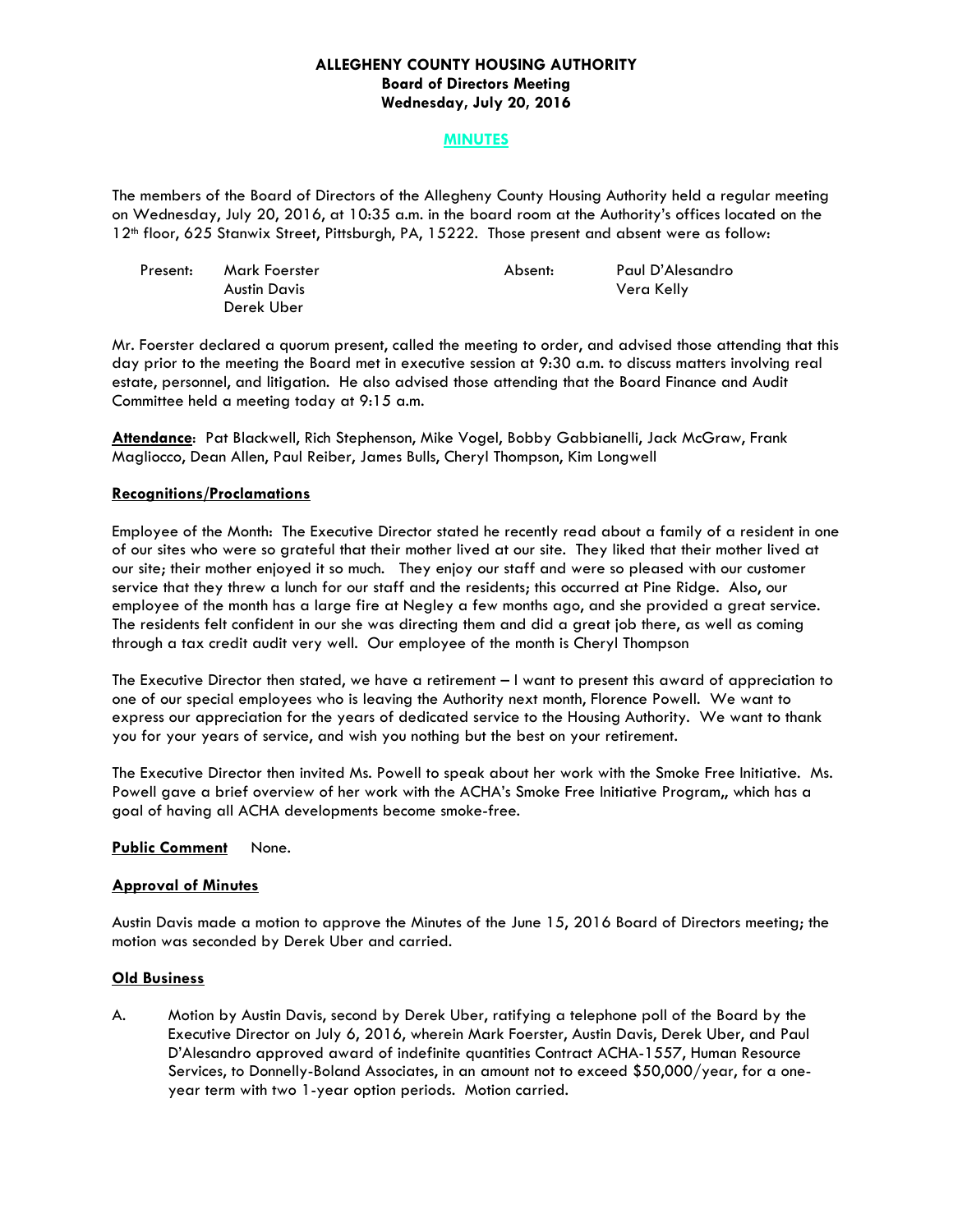Our HR Manager resigned to take another position with a local university, we two weeks notice. There was not a lot of time to search for a replacement, so we decided to contract for the services and see how it works. We have a person in for 3 days a week, and higher level back up if needed.

## **New Business**

- A. HMO
- 1. The following **Resolution #16-11** was introduced by the Chair, read in full and considered:

### *RESOLUTION #16-10 AUTHORIZING TRANSFER OF UNCOLLECTIBLE TENANT ACCOUNTS*

 *BE IT RESOLVED that the Board of Directors of the Allegheny County Housing Authority hereby approve transfer of uncollectible tenant accounts in the amount of \$22,742.14 and for referral for further action, if warranted.* 

Derek Uber moved that the foregoing Resolution be adopted as introduced and read, which was seconded by Austin Davis, and upon roll call the 'Ayes' and 'Nays' were as follows:

AYES: Mark Foerster NAYS: None

The Chair thereupon declared said Resolution carried and adopted*.* 

Austin Davis Derek Uber

### B. Purchasing

1. Motion by Austin Davis, second by Derek Uber, awarding RFP Contract ACHA-1550, Financial (Accounting) Consulting Services, to Casterline Associates, PC, contract term of 2-years with 3 additional 1-year option periods. Motion carried.

Rich Stephenson stated this is our normal financial consulting services contract. We had three firms respond, two of which were highly qualified. Mr. Uber asked if Casterline is our current vendor and for how long have they been working for use. Mr. Stephenson replied yes, and Casterline has been working with ACHA prior to him starting. We had to limit it down to one person; we don't use them as much as we use to. Mr. Davis wanted to know how often we put it out for proposals. Mr. Stephenson responded every 5 years

### Off Agenda

Motion by Derek Uber, second by Austin Davis, to move the September 2016 Board of Directors meeting from September 21 to September 28, 2016. Motion carried. There will be no meeting in August.

### **Comment on General Items**

None

### **Adjournment**

Austin Davis made a motion to adjourn the meeting; the motion was seconded by Derek Uber and carried. The meeting ended at approximately 10:50 a.m.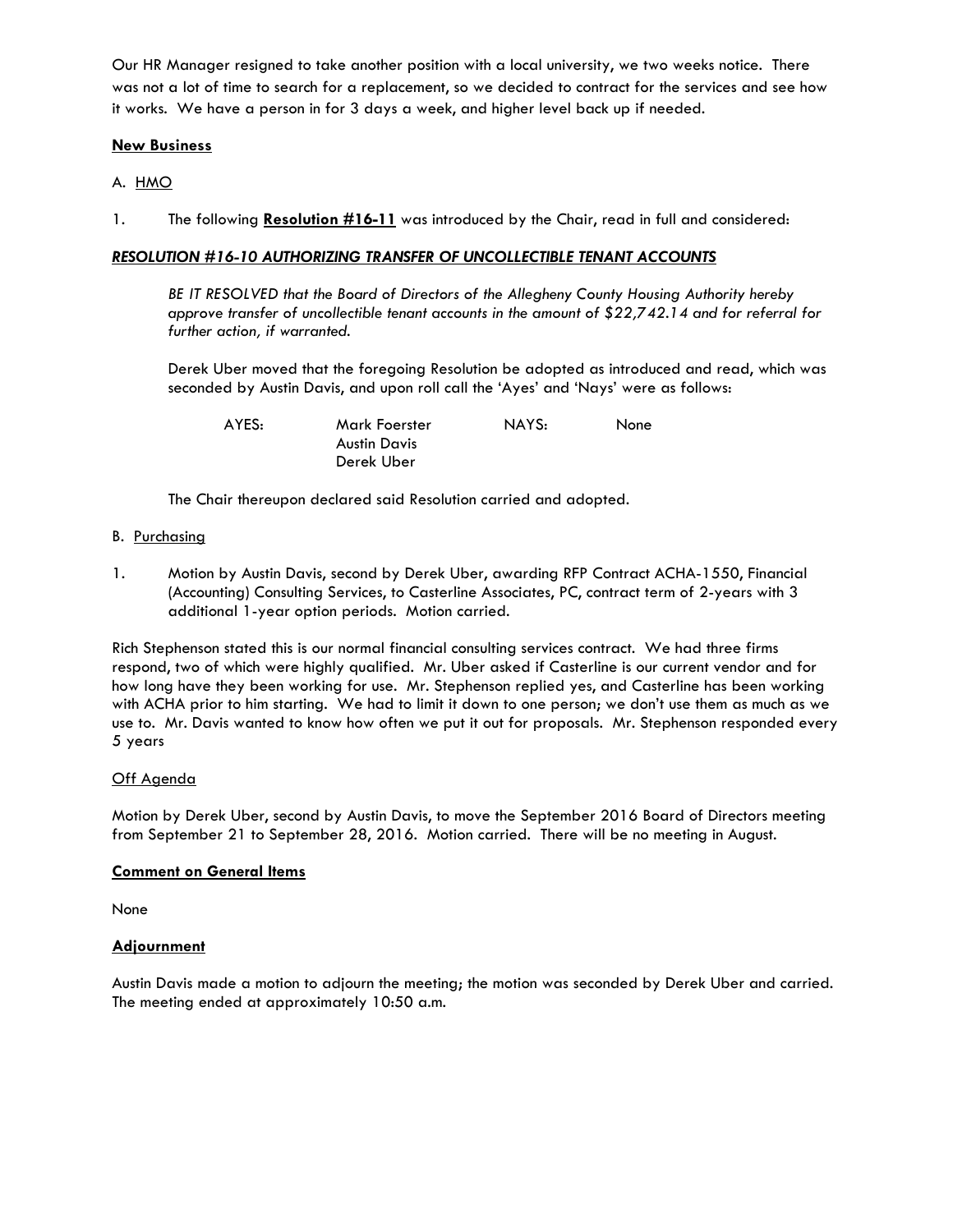## **ALLEGHENY COUNTY HOUSING AUTHORITY Board of Directors Meeting Wednesday, September 28, 2016**

# **MINUTES**

The members of the Board of Directors of the Allegheny County Housing Authority held a regular meeting on Wednesday, September 28, 2016, at 10:30 a.m. in the board room at the Authority's offices located on the 12<sup>th</sup> floor, 625 Stanwix Street, Pittsburgh, PA, 15222. Those present and absent were as follow:

| Present: | Mark Foerster                | Absent: | Vera Kelly |
|----------|------------------------------|---------|------------|
|          | Austin Davis                 |         |            |
|          | Derek Uber                   |         |            |
|          | Paul D'Alesandro (via phone) |         |            |

Mr. Foerster declared a quorum present, called the meeting to order, and advised those attending that this day prior to the meeting the Board met in executive session at 9:30 a.m. to discuss matters involving real estate, personnel, and litigation. He also advised those attending that the Board Finance and Audit Committee held a meeting today at 9:15 a.m.

**Attendance**: Frank Aggazio, Beverly Moore, George Janocsko, Deborah Breitenstein, Frank Magliocco, Kim Longwell, Jack McGraw, Dean Allen, Mike Vogel, Bobby Gabbianelli, Pat Blackwell, Rich Stephenson, Marlene Sanders, James Bulls, Lamar Miller, Guy Phillips, Paul Reiber

## **Recognitions/Proclamations**

Employee of the Month: The Executive Director stated the employee of the month was nominated by the Director and Assistant Director of the Housing Management Operations Department, Jim Bulls and Kevin Bartko respectively, and Property Manager Marlene Sanders, on how well he has been keeping Prospect Terrace in good condition. He is one person at a 90-unit family community which is very hard to maintain, and he is doing an outstanding job. The employee of the month is Lamar Miller. Mr. Miller thanked Mr. Aggazio and the Board for this recognition.

### **V. Public Comment** None.

## **VI. Approval of Minutes**

Austin Davis made a motion to approve the Minutes of the July 20, 2016 Board of Directors meeting; the motion was seconded by Derek Uber and carried.

### **VII. Old Business**

A. Motion by Austin Davis, second by Derek Uber, ratifying a poll of the Board by the Executive Director on September 14, 2016, wherein Mark Foerster, Austin Davis, Derek Uber, and Paul D'Alesandro, approved travel for Frank Aggazio, Ed Primm, Bob Gabbianelli and Kim Evans to attend the 2016 NAHRO National Conference and Exhibition from October 13-17, 2016 in New Orleans, LA. Motion carried.

The Executive Director advised the ACHA will be receiving two Awards of Excellence at the Conference; one is the Veterans' Program, and one is the Section 3 Program during the development of Orchard Park, resulting in the hire of a lot of Section 3 residents during construction. This conference will be coming to Pittsburgh next year in October. It will bring around 2000-2500 delegates from around the country to Pittsburgh. We are supporting it; we have VisitPIttsburgh involved. It is important that we go and support it. There are about 20 awards of excellence, and two are being given to the Allegheny County Housing Authority.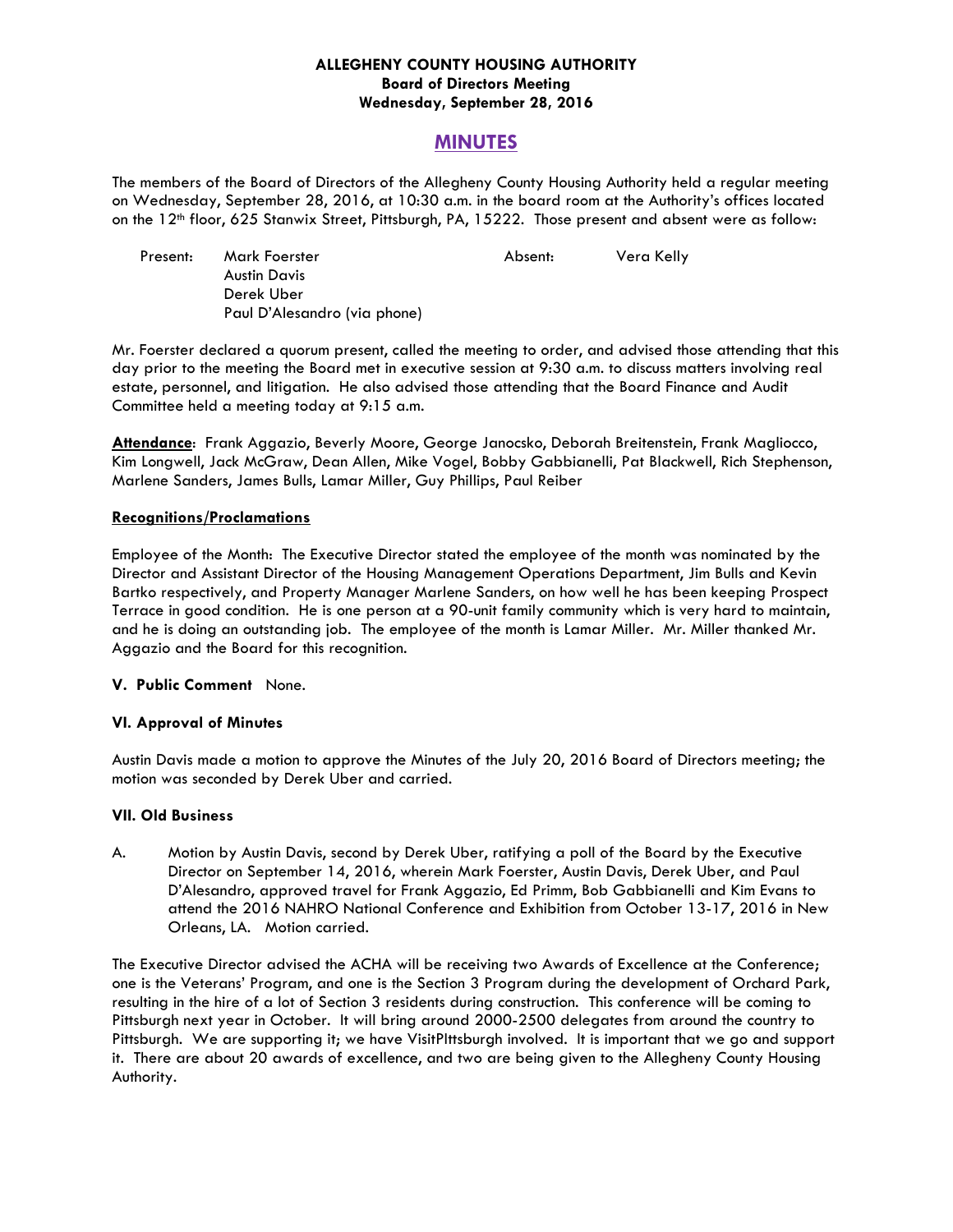#### **VIII. New Business**

#### A. Administration

1. The following **Resolution #16-12** was introduced by the Chair, read in full and considered:

#### *RESOLUTION #16-12 ADOPTING A REVISED PROCUREMENT POLICY*

 *BE IT RESOLVED that the Board of Directors of the Allegheny County Housing Authority hereby adopted a revised Procurement Policy for the Allegheny County Housing Authority, with an effective date of October 1, 2016.* 

Derek Uber moved that the foregoing Resolution be adopted as introduced and read, which was seconded by Austin Davis, and upon roll call the 'Ayes' and 'Nays' were as follows:

| AYES: | Mark Foerster | NAYS: | None |
|-------|---------------|-------|------|
|       | Austin Davis  |       |      |
|       | Derek Uber    |       |      |

The Chair thereupon declared said Resolution carried and adopted*.* 

Frank Aggazio stated what we are trying to do is mirror the State policy. Currently, anything over \$10,000 requires Board approval. The State's current threshold is \$19,400 and this revised policy will adopt that threshold for Board action. Mr. McGraw further explained that \$10,000 is a pretty low threshold, which the State had for years, but around 4 or 5 years ago the Commonwealth adopted changes to PHA procurement thresholds, which would increase annually based on a consumer price index promulgated by the Department of Labor. These changes gave agencies more flexibility. We had stayed at \$10,000, but many times we need to get a contract more quickly than that. This revised policy would mirror those changes in thresholds requiring Board action. Mr. Uber requested that the Board be notified each year of the changes in the thresholds.

- B. Development
- 1. The following **Resolution #16-13** was introduced by the Chair, read in full and considered:

#### *RESOLUTION #16-13 APPROVING SUBMISSION TO HUD OF THE ELDERLY DESIGNATION RENEWAL*

 *WHEREAS, the Allegheny County Housing Authority has previously designated the following development as elderly development to serve the 62+ population:* 

*Wilmerding Apartments, Blawnox Apartments, Carver Hall, Corbett Apartments, John Fraser Hall, Jefferson Manor, Springdale Manor, West Mifflin Manor, Westview Tower, Lavender Heights, Homestead Apartment Tower D, Homestead Apartment Tower A, Homestead Apartments Tower C, Dalton's Edge Phase I, and Dalton's Edge Phase II.* 

*WHEREAS, the Allegheny County Housing Authority, through its occupancy percentages and waiting*  list applicants for the above-mentioned sites, continues to show a need for elderly designated housing *developments within Allegheny County; and* 

*WHEREAS, the Allegheny County Housing Authority through the Elderly Designation Extension will continue to have 1,112 units or 36.0% of the total Allegheny County Housing Authority inventory, specifically designated for the 62+ population.* 

*NOW, THEREFORE, BE IT RESOLVED that the Board of Directors of the Allegheny County Housing Authority authorize and support the submission of a two-year extension renewal of elderly designation for the designated properties.* 

Austin Davis moved that the foregoing Resolution be adopted as introduced and read, which was seconded by Derek Uber, and upon roll call the 'Ayes' and 'Nays' were as follows: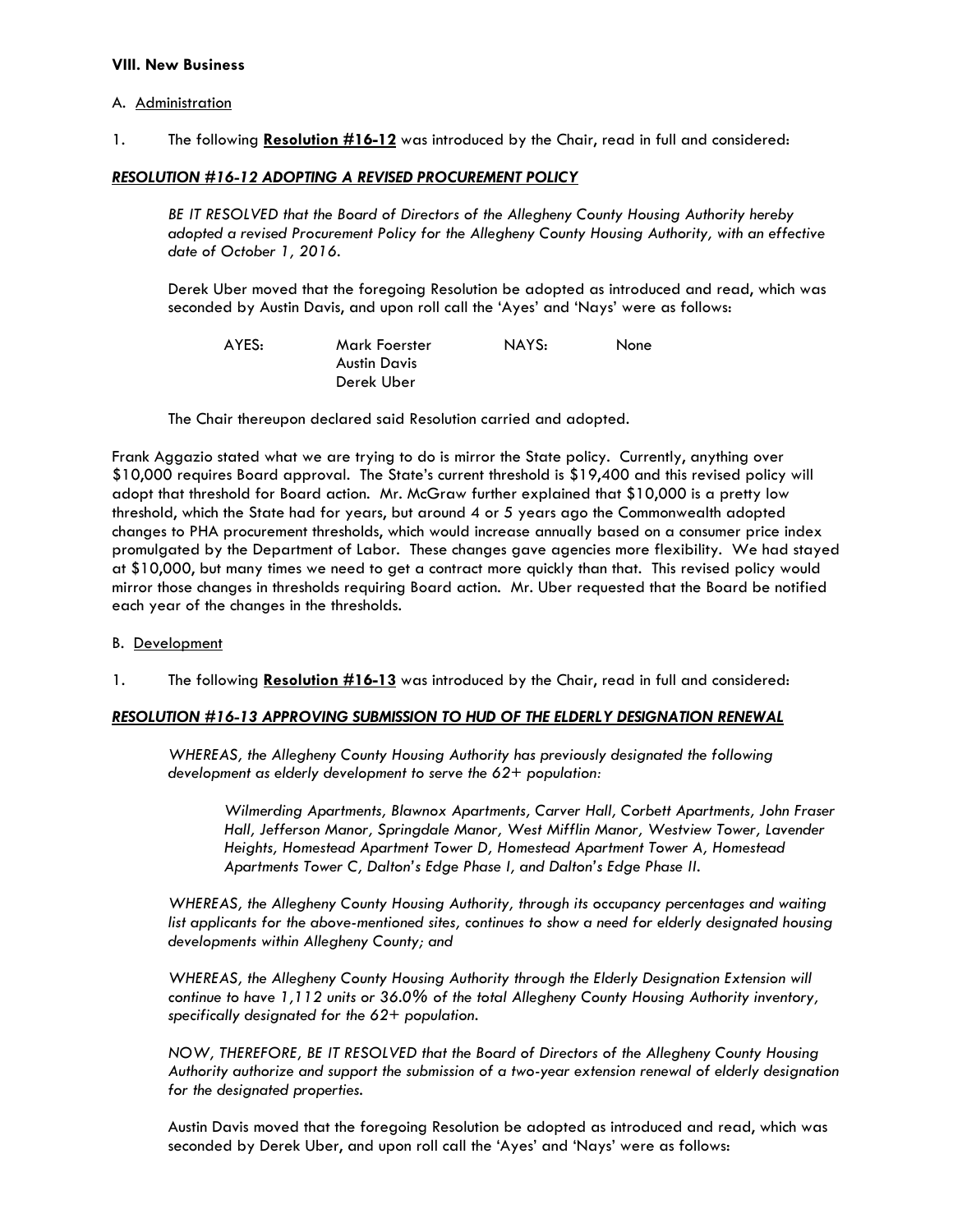| ×<br>۰, |
|---------|
|---------|

Mark Foerster **NAYS:** None Austin Davis Derek Uber

The Chair thereupon declared said Resolution carried and adopted*.* 

2. Motion by Derek Uber, second by Austin Davis, approving amendment to Contract ACHA-1554, A/E Services for Interior Improvements at West Mifflin Manor, with R. W. Sleighter Engineers and Architects for additional fees of \$34,250, for additional work to re-orient kitchens in both accessible and typical units as well as Common Area finishes. Motion carried

Jack McGraw, Director of Development, explained that initially we thought we had a pretty limited scope of work to just kitchens and bathrooms. However, the County gave us a little more money than we anticipated, which allowed us to expand the scope of work to other things, common areas, community rooms and elevator lobbies that look tired and dated, entrance to the building. So not only will the units get some upgrades but the entire building will look better and more attractive for the residents. This contract is for the additional design work.

3. Motion by Austin Davis, second by Derek Uber, approving amendment to Contract ACHA-1555, A/E Services for Interior Improvements at Westview Tower, with McLean Architects for additional fees of \$53,000, for additional work including complete replacement of the building's water supply distribution system. Motion carried.

This is very similar to West Mifflin. We received money from the County to upgrade dwelling units at Westview; the units have the original construction, original cabinetry, flooring, etc. We wanted to do that but we did know that we had significant problems with the water distribution system, both the hot and cold water supply lines. This is the entire building. We didn't know how bad it could be and what it would take to make repairs. Once we had the architect and he brought his engineers out there, we have a different scenario. It's going to be a difficult job. It's going to cost several hundreds of thousands of dollars and really affect the residents in the building, but it has to be done. It's a complicated job, very engineering driven, and increases the scope of work by approximately \$500,000. This amendment not only reflects the fees for the architect, but also for the engineering.

4. Motion by Austin Davis, second by Derek Uber, awarding IFB Contract ACHA-1559, Parking Area Resurfacing at Ohioview Towers, in the amount of \$36,950 to John D. Caruso, Inc. Motion carried.

Mr. McGraw advised this parking lot hasn't been redone in about 20 years. It's been overlaid a few times, but there are significant cracks, coupled with the fact that we had a chiller line go bad and our maintenance department had to repair it in a couple of different places. When they did that, they had to excavate in several places in the parking lot. The work will be done in October.

5. Motion by Derek Uber, second by Austin Davis, awarding Contract ACHA-1560, Site Work at Police Sub-Station Wilmerding Apartments, in the amount of \$14,750 to Thomas Didiano and Son. Motion carried.

The Executive Director stated that we were approached by the County Manager about the police going into Wilmerding. It's a great idea. We are doing some work to fit them in there comfortably. Jack McGraw stated that we are taking two units on the first floor and making them into the police station. They will actually be policing Wilmerding Borough. We need to give the police their own access so that they are not blocked by the residents or staff coming and going, and vice versa. This contract is to provide a separate access and parking for use by the police.

6. Motion by Austin Davis, second by Derek Uber, awarding Contract ACHA-1565, Entrance and Interior Demolition and Finishes at Police Sub-Station Wilmerding Apartments, in the amount of \$14,415 to Liokareas Construction, Inc. Motion carried.

Mr. McGraw stated that this contract is for work to combine the two units to be used by the police; it will look and feel like a police office. They will have several officers that will come and go, work stations and desks, two command officers. We will open the wall up between the units and make it feel like one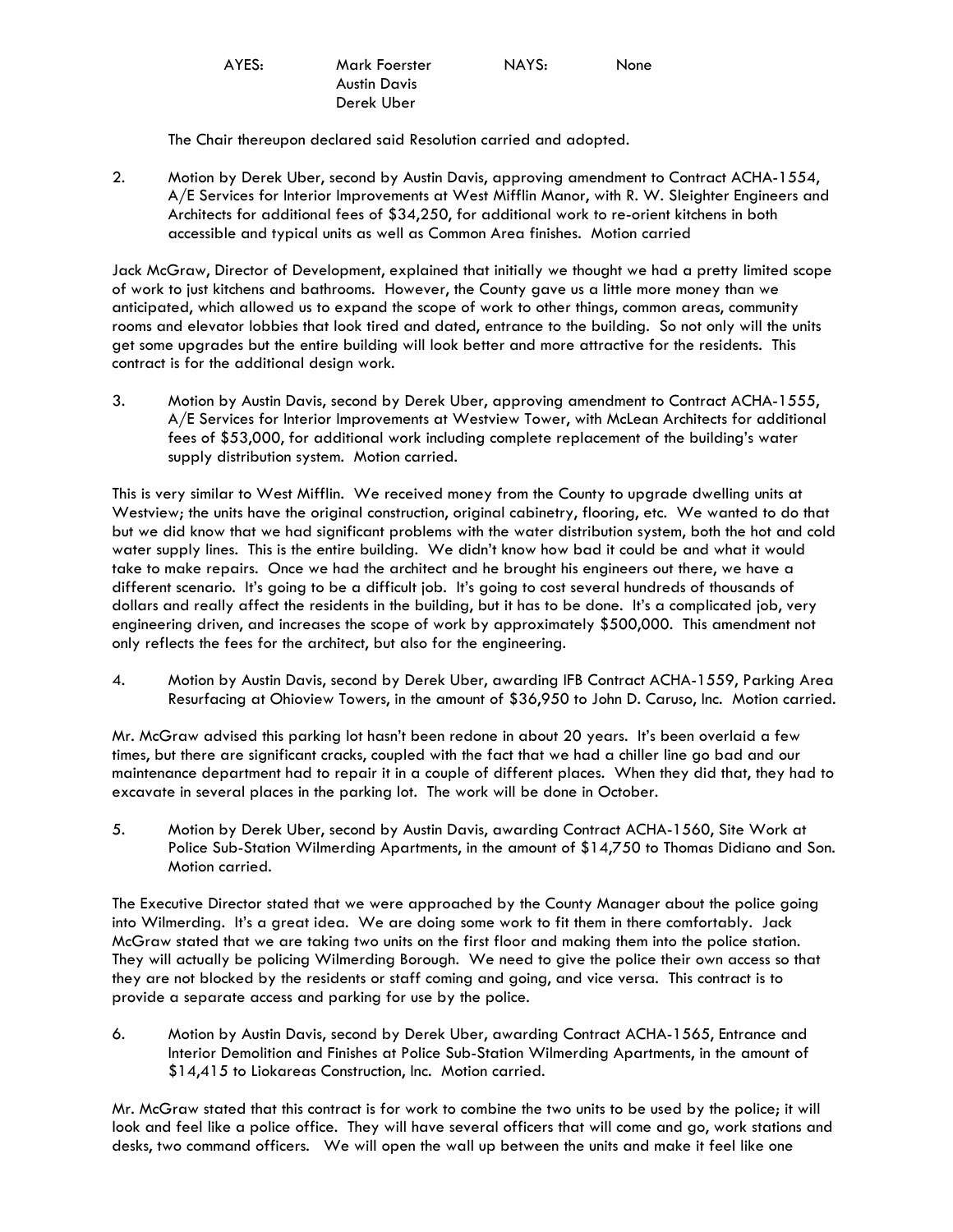space, but the key is because they are funded non-dwellings, if we ever need it to, we could easily turn them back into two units.

Police Chief Mike Vogel stated that around 10 years ago, the Borough disbanded their police and contracted with North Versailles Borough for policing. Now they have entered into a contractual agreement with the Allegheny County Police. The Allegheny County Police will patrol the community at large. The office will be manned 24/7, which is a great idea, and also benefits our agency since there will be police presence at all times in the building.

In answer to a question by Mr. Uber, Mr. McGraw advised that the police are involved with the design. They have their own architect and we are working with them to get the space right. We've had several meetings concerning design of the space.

## C. Finance

1. The following **Resolution #16-14** was introduced by the Chair, read in full and considered:

### *RESOLUTION #16-14 APPROVING FISCAL YEAR 2017 OPERATING BUDGETS*

*WHEREAS, the Allegheny County Housing Authority has prepared its Fiscal Year 2017 Operating Budgets; and* 

 *WHEREAS, the Department of Housing and Urban Development has implemented asset based management rules necessitating the creation of a Central Office Cost Center (COCC) budget as well as an Asset Management Project (AMP) budget; and* 

 *WHEREAS, the Allegheny County Housing Authority finds that the proposed total expenditures of \$11,393,624 for the COCC and \$21,308,448 for the AMPs are necessary for an efficient and economical operation of the Authority for the purpose of serving Allegheny County Housing Authority residents; and* 

*WHEREAS, the Allegheny County Housing Authority finds that the Budget is reasonable in that it indicates a source of funding adequate to cover all proposed expenditures.* 

 *NOW THEREFORE BE IT RESOLVED by the Board of Directors of the Allegheny County Housing Authority:* 

- *1. That the Fiscal Year 2017 Operating Budgets are hereby approved.*
- *2. That the Executive Director is hereby authorized and shall take such measures as may be necessary to place the Fiscal Year 2017 Operating Budgets into effect.*

Austin Davis moved that the foregoing Resolution be adopted as introduced and read, which was seconded by Derek Uber, and upon roll call the 'Ayes' and 'Nays' were as follows:

| AYES: | Mark Foerster | NAYS: | None |
|-------|---------------|-------|------|
|       | Austin Davis  |       |      |
|       | Derek Uber    |       |      |

The Chair thereupon declared said Resolution carried and adopted*.* 

CFO Richard Stephenson stated that we presented to the Board a surplus budget at the AMP level of \$107,000 and COCC level of \$329,000. We estimated operating subsidy from HUD of 85% and Section 8 admin fees subsidy of 83%. Mr. Davis thanked Mr. Stephenson and Mr. Blackwell, stating they gave a really detailed report. Mr. Foerster stated that the Board realizes a lot or work went into this and really appreciates the efforts and extra time; it's a really good looking budget.

2. Motion by Derek Uber, second by Austin Davis, approving a \$500,000 owner's draw from Harrison Hi-Rise reserves for FYE 2016. Motion carried.